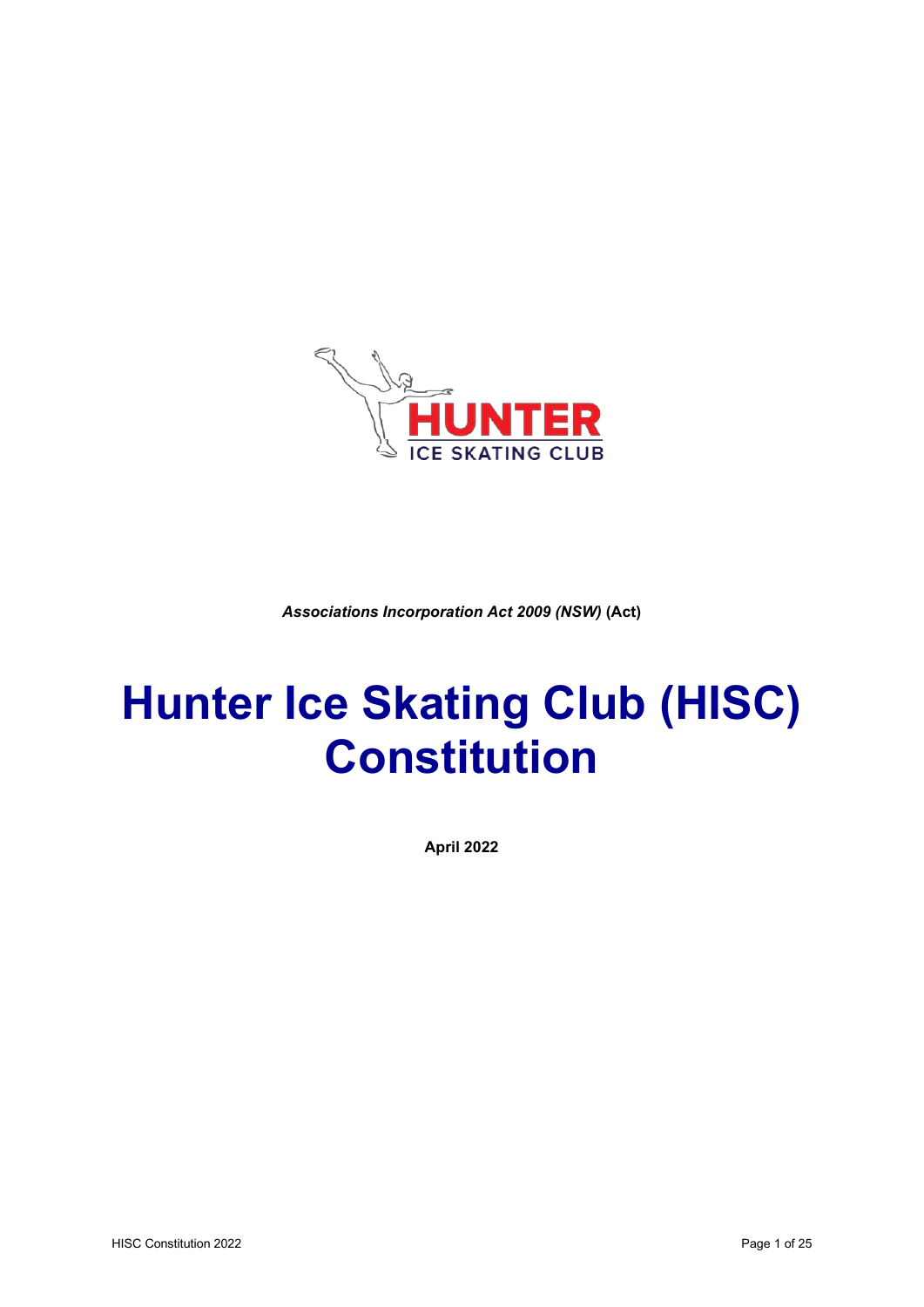# **TABLE OF CONTENTS**

|    | 1. NAME OF CLUB                              | 3  |
|----|----------------------------------------------|----|
|    | 2. DEFINITIONS AND INTERPRETATION            | 3  |
|    | 3. OBJECTS OF THE CLUB                       | 5  |
|    | <b>4. POWERS OF THE CLUB</b>                 | 5  |
| 5. | <b>MEMBERS</b>                               | 5  |
|    | <b>6. MEMBERSHIP APPLICATION</b>             | 6  |
|    | 7. REGISTER OF MEMBERS                       | 7  |
|    | 8. EFFECT OF MEMBERSHIP                      | 8  |
|    | 9. DISCONTINUANCE OF MEMBERSHIP              | 9  |
|    | 10. DISCIPLINE                               | 10 |
|    | <b>11. SUBSCRIPTIONS AND FEES</b>            | 10 |
|    | <b>12. EXISTING COMMITTEE</b>                | 10 |
|    | 13. POWERS OF THE EXECUTIVE COMMITTEE        | 10 |
|    | <b>14. COMPOSITION OF THE CLUB COMMITTEE</b> | 10 |
|    | <b>15. ELECTED CLUB COMMITTEE MEMBERS</b>    | 11 |
|    | <b>16. APPOINTED MEMBERS</b>                 | 13 |
|    | 17. VACANCIES OF THE CLUB COMMITTEE          | 13 |
|    | 18. MEETINGS OF THE CLUB                     | 14 |
|    | <b>19. DELEGATIONS</b>                       | 16 |
|    | 20. SEAL                                     | 17 |
|    | 21. ANNUAL GENERAL MEETING                   | 17 |
|    | 22. NOTICE OF GENERAL MEETING                | 18 |
|    | <b>23. GENERAL MEETING BUSINESS</b>          | 18 |
|    | 24. PROCEEDINGS AT GENERAL MEETINGS          | 18 |
|    | <b>25. VOTING AT GENERAL MEETINGS</b>        | 19 |
|    | <b>26. GRIEVANCE PROCEDURE</b>               | 20 |
|    | 27. RECORDS AND ACCOUNTS                     | 20 |
|    | 28. AUDITOR                                  | 21 |
|    | 29. INCOME                                   | 21 |
|    | 30. WINDING UP                               | 22 |
|    | 31. DISTRIBUTION OF PROPERTY ON WINDING UP   | 22 |
|    | 32. ALTERATION OF CONSTITUTION               | 22 |
|    | <b>33. REGULATIONS</b>                       | 23 |
|    | <b>34. STATUS AND COMPLIANCE OF CLUB</b>     | 23 |
|    | <b>35. CLUB'S CONSTITUTION</b>               | 24 |
|    | 36. NOTICE                                   | 24 |
|    | <b>37. INDEMNITY</b>                         | 24 |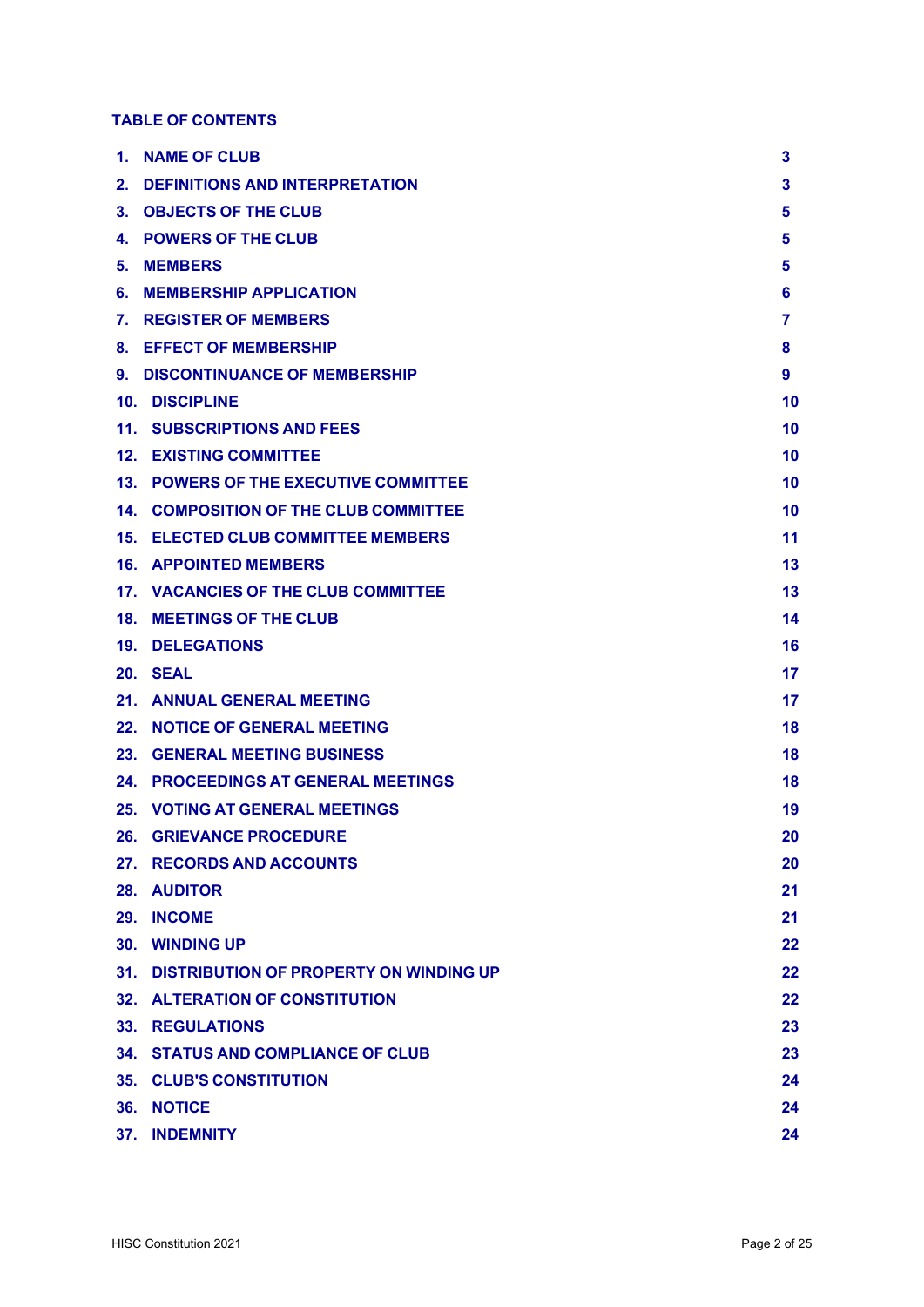## **ASSOCIATIONS INCORPORATION ACT 2009 (NSW)**

## **CONSTITUTION**

**of**

# **HUNTER ICE SKATING CLUB INCORPORATED**

#### **1. NAME OF CLUB**

The name of the Club is Hunter Ice Skating Club Incorporated (**Club**).

#### **2. DEFINITIONS AND INTERPRETATION**

#### **2.1 Definitions**

In this Constitution unless the contrary intention appears:

**Act** means the *Associations Incorporation Act 2009 (NSW)*.

**Adult Member** means a registered, financial Member of the club 18 years or over**.**

**Annual General Meeting** means a mandatory yearly meeting of the members of the Club for the purpose of holding elections for the office bearers and reporting on the year's events.

**Appointed Members** means an impartial and fair-minded person who is non-financial and unable to vote, who may be appointed to hold any of the following positions, Head Coach, Member Protection Information Officer, Grievance Officer, Public Officer, Publicity Officer.

**Club Committee** means the combined Executive Committee Members, Committee Members and any Appointed Members.

**Committee Member** means a financial member of the club holding the following positions; Test Officer, Fundraising and Sponsorship Officer, Aussie Skate Liaison Officer, Training and Development Officer, Competition Convener, Synchro Delegate, Theatre on Ice Delegate.

**Constitution** means this Constitution of the Club.

**Executive Committee Member** means financial member of the club holding the following positions; President, Vice President, Secretary, Treasurer, Membership Secretary.

**Figure Skater** means a member who takes to the ice in the sport of figure skating.

**Financial Member** means the yearly registration fee has been paid in full and the membership form submitted and accepted by the Executive Committee.

**Financial Year** means the year ending on the next 31 December following incorporation and thereafter a period of 12 months commencing on 1 January and ending on 31 December each year.

**General Meeting** means the general meeting of the Club.

**Incapacitated** means unable to fulfil duties as required by this Constitution or the Act, including being able to:

- (a) understand the information relevant to the decisions that will have to be made in the role of President;
- (b) retain that information to the extent necessary to make those decisions;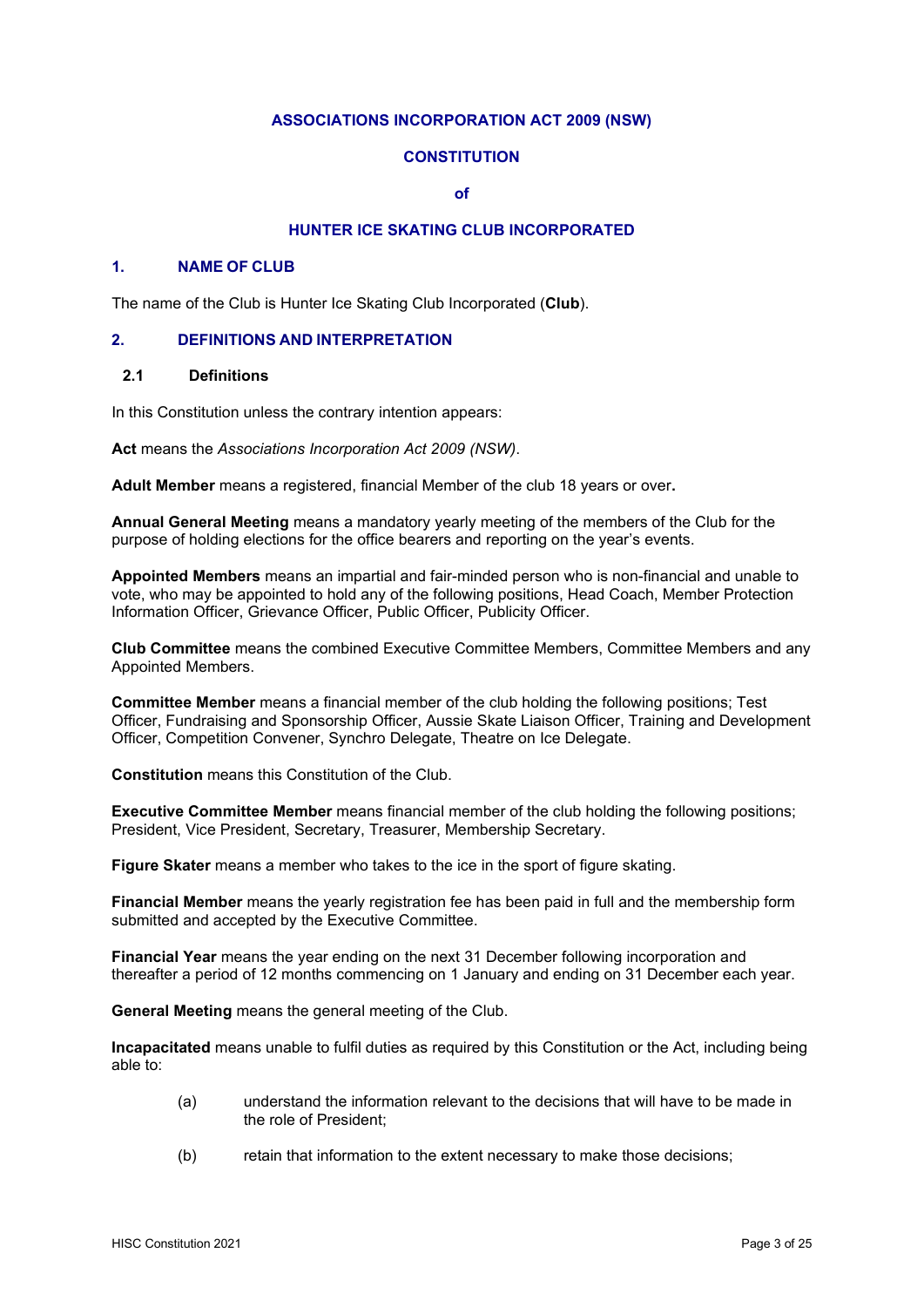- (c) use or weigh that information as part of the decision making process; or
- (d) communicate the decisions in some way.

**Intellectual Property** means all rights subsisting in copyright, business names, names, trade marks (or signs), logos, designs, equipment including computer software, images (including photographs, videos or films) or service marks relating to the Club or any activity of or conducted, promoted or administered by the Club.

**Life Member** means any member or previous member who has rendered distinguished service to the club.

**Local area** means the geographical area for which the Club is responsible as recognised by the RSO and/or SSO for the Sport of which the Club is a Member.

**Member** means a Member of the Club for the time being under **clause 5**.

**Non-Skating Member** means a registered, financial member of the club who doesn't skate.

**NSO** means the National Sporting Organisation for the Sport being Ice Skating Australia

**Objects** means the Objects of the Club in **clause 3**.

**Public Officer** means the person appointed to be the Public Officer of the Club in accordance with the Act. Not a member of the club. A person who is part of Hunter Ice Skating Stadiums Rink Management.

**Register** means a register of Members kept and maintained in accordance with **clause 7**.

**Regulations** means any rules, by-laws or regulations made by the Club under **clause 35**.

**Special Resolution** means a Special Resolution defined in the Act.

**Sport** means the sport of Ice Skating

**SSO** means the State Sport Organisation for the Sport being New South Wales Ice Skating Association

**Youth Member** means a registered, financial Member of the Club who is younger than 18 years of age.

#### **2.2 Interpretation**

In this Constitution:

- (a) a reference to a function includes a reference to a power, authority and duty;
- (b) a reference to the exercise of a function includes, where the function is a power, authority or duty, a reference to the exercise of the power or authority of the performance of the duty;
- (c) words importing the singular include the plural and vice versa;
- (d) words importing any gender include the other genders;
- (e) references to persons include corporations and bodies politic;
- (f) references to a person include the legal personal representatives, successors and permitted assigns of that person;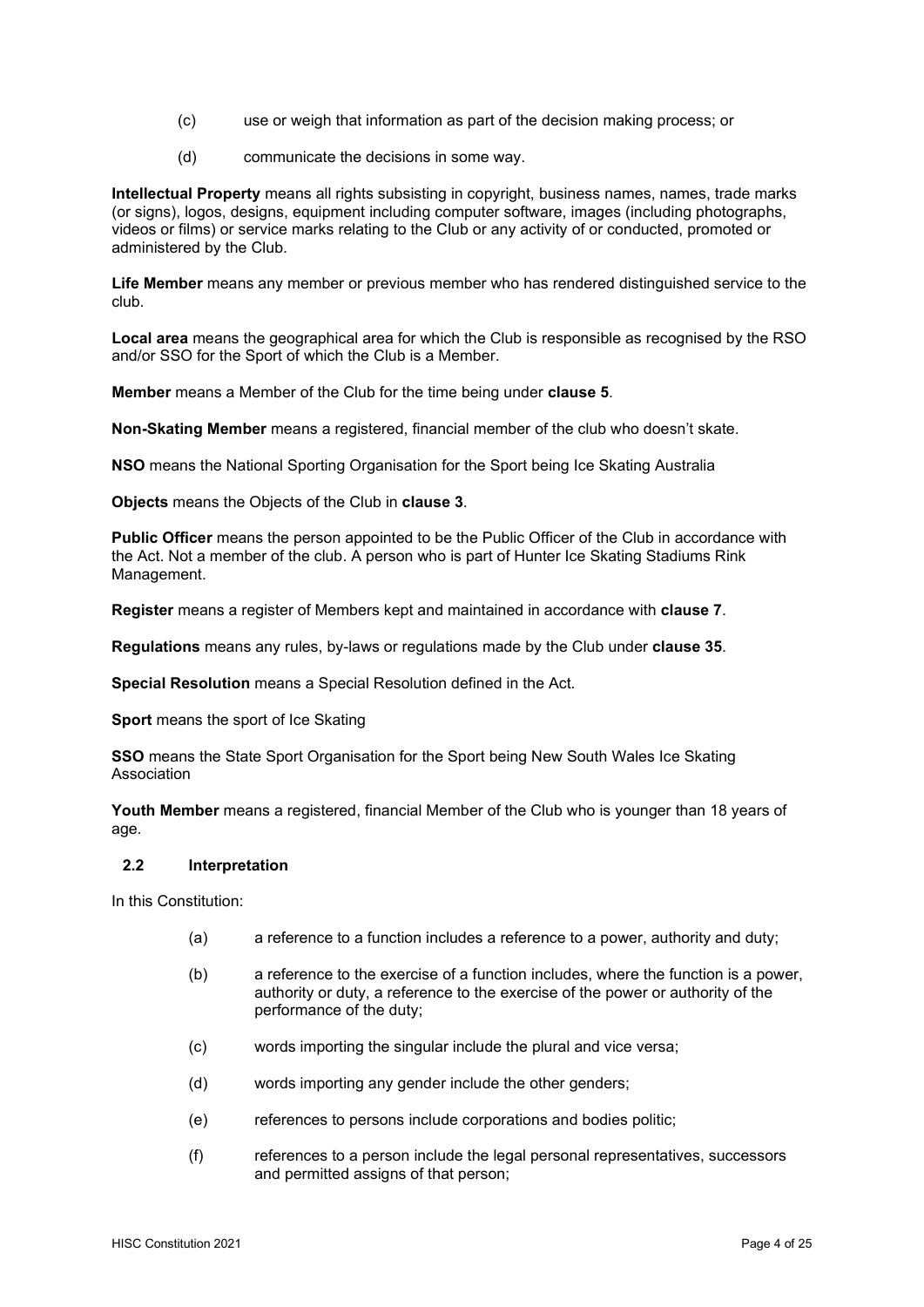- (g) a reference to a statute, ordinance, code or other law includes regulations and other statutory instruments under it and consolidations, amendments, reenactments or replacements of any of them (whether of the same or any legislative authority having jurisdiction); and
- (h) a reference to "writing" shall unless the contrary intention appears, be construed as including references to printing, lithography, photography and other modes of representing or reproducing words in a visible form, including messages sent by electronic transmission.

#### **2.3 Severance**

If any provision of this Constitution or any phrase contained in it is invalid or unenforceable, the phrase or provision is to be read down if possible, so as to be valid and enforceable, and otherwise shall be severed to the extent of the invalidity or unenforceability, without affecting the remaining provisions of this Constitution.

## **2.4 The Act**

Except where the contrary intention appears, in this Constitution, an expression that deals with a matter under the Act has the same meaning as that provision of the Act. The model constitution under the Act is expressly displaced by this Constitution.

## **3. OBJECTS OF THE CLUB**

The Club is established solely for the Objects. The Objects of the Club are to:

- (a) conduct, encourage, promote, advance and administer the Sport of Ice Skating in the Local Area;
- (b) act, at all times, on behalf of and in the interest of the Members and the Club;
- (c) affiliate and otherwise liaise with the SSO and/or NSO of which the Club is a Member and adopt their rule and policy frameworks to further these Objects;
- (d) abide by, promulgate, enforce and secure uniformity in the application of the rules of the Sport as may be determined from time to time by;
- (e) have regard to the public interest in its operations;
- (f) establish social or educational undertakings for the benefit of Members;
- (g) organise Ice Skating competitions as required; and
- (h) undertake and or do all such things or activities which are necessary, incidental or conducive to the advancement of these Objects.

## **4. POWERS OF THE CLUB**

Solely for furthering the Objects, the Club has, in addition to the rights, powers and privileges conferred on it under section 19 of the Act, the legal capacity and powers of a company limited by guarantee as set out under section 124 of the *Corporations Act 2001 (Cth)*.

## **5. MEMBERS**

#### **5.1 Members**

The Members of the Club shall consist of: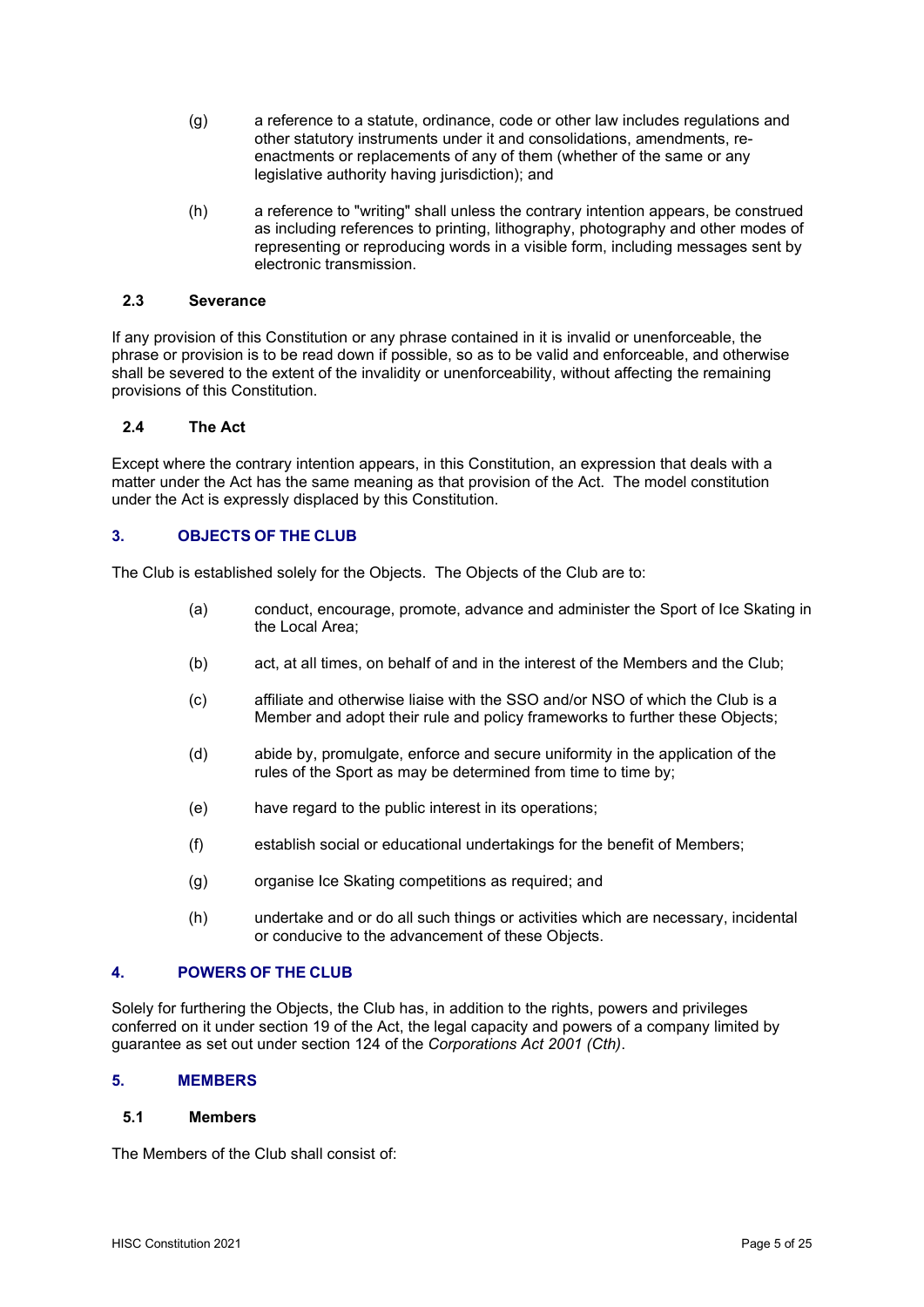- (a) Life Members, who subject to this Constitution, shall have the right to receive notice of; and to be present at Annual General Meetings and General Meetings. Such members may not vote unless they are also Financial Members;
- (b) Executive Committee Members must be financial members who subject to this Constitution, shall have the right to receive notice of Executive Meetings, Annual General Meetings and General Meetings and to be present, to debate and vote; who fulfil their role as set out in the position description;
- (c) Committee Members must be financial members who subject to this Constitution, shall have the right to receive notice of Annual General Meetings and General Meetings and to be present, to debate and vote; who fulfil their role as set out in in the position description;
- (d) Appointed Members who subject to this Constitution, shall have the right to receive notice of Annual General Meetings and General Meetings and to be present and to debate. Such members may not vote. Such members will be appointed by the incoming Executive Committee Members at the first General Committee Meeting following the AGM, with the exemption of Head Coach who is appointed in agreeance with the Public Officer. They are not financial members of the Club;
- (e) Adult Members, must be financial members who subject to this Constitution, shall have the right to receive notice of Annual General Meetings and General Meetings and to be present and to debate. Such members have the right to vote at the Annual general meeting but not at a general meeting;
- (f) Youth Members, must be financial members who subject to this Constitution shall have the right to receive notice of Annual General Meetings and General Meetings to be present and to debate, however; they will not have the right to vote; and
- (g) Non-Skating Members, must be financial members who subject to this Constitution, shall have the right to receive notice of Annual General Meetings and General Meetings and to be present, and to debate. Such members have the right to vote at the annual general meeting but not at a general meeting.

## **5.2 Life Members**

- (a) The Club may recommend to the Annual General Meeting that any natural person who has rendered distinguished service to the Club be appointed as a Life Member;
- (b) A resolution of the Annual General Meeting to confer life membership (subject to **clause 5.2(c)**) on the recommendation of the Club must be a Special Resolution; and
- (c) A person must accept or reject the Club's resolution to confer life membership in writing. Upon written acceptance, the person's details shall be entered upon the Register, and from the time of entry on the Register the person shall be a Life Member.

# **6. MEMBERSHIP APPLICATION**

#### **6.1 Application for Membership**

An application for membership must be:

(a) from the applicant, in writing on the form prescribed from time to time by the Membership Secretary, and lodged with the Executive Committee; and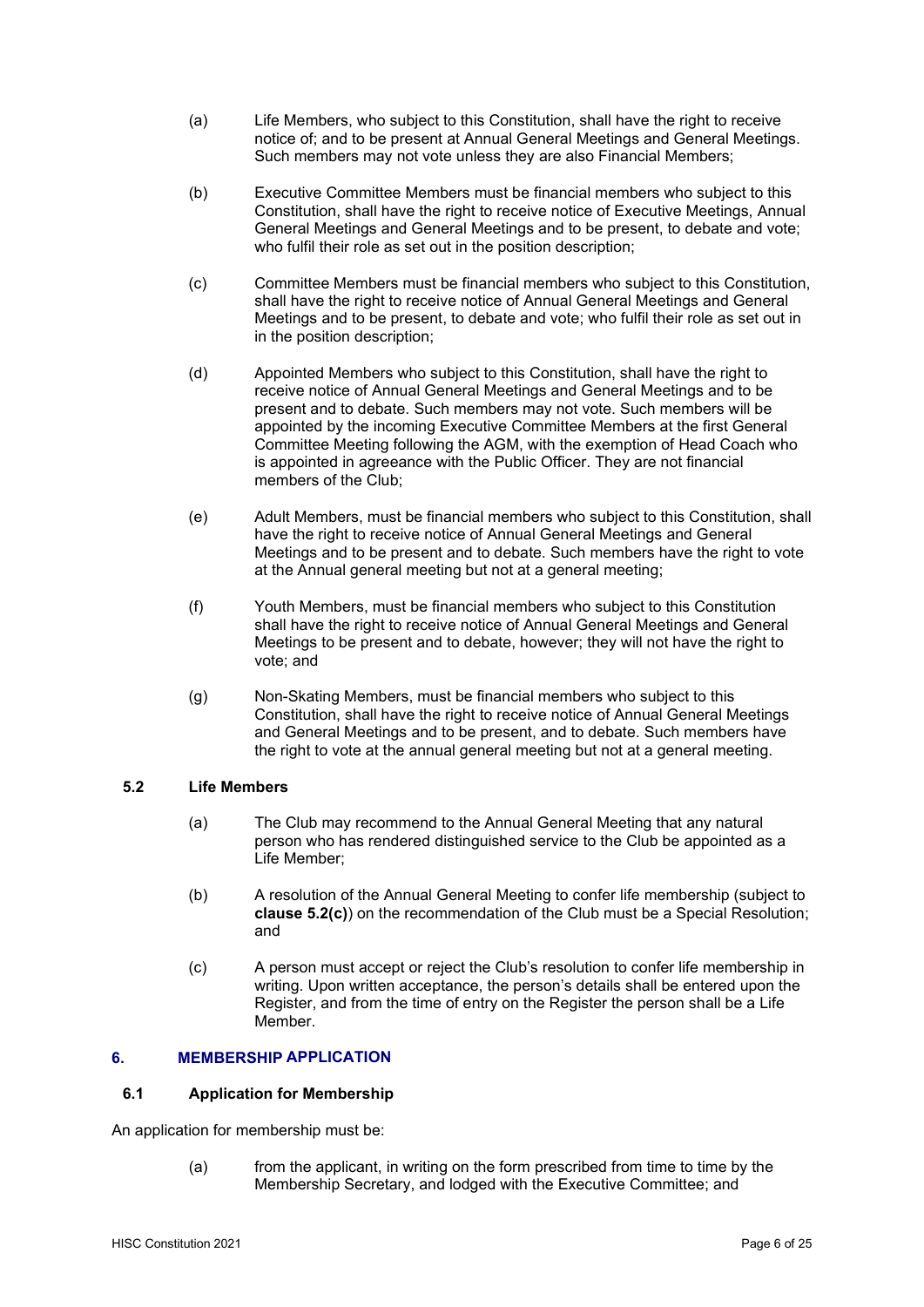(b) accompanied by the appropriate fee.

By applying, an applicant acknowledges and agrees that they voluntarily agree to be bound by the rules, regulations and policies of the Club (as well as those of the SSO and NSO) including but not only to this Constitution.

## **6.2 Discretion to Accept or Reject Application**

- (a) The Executive Committee, may acting in the best interests of the Club and in good faith, accept or reject an application whether the applicant has complied with the requirements in **clause 6.1** or not. The Executive Committee shall not be required or compelled to provide any reason for such acceptance or rejection;
- (b) Where the Executive Committee accepts an application, the applicant shall become a Member. Membership shall be deemed to commence upon acceptance of the application by the Executive Committee. The Register shall be amended accordingly as soon as practicable and the club will be informed at the following General Meeting. On acceptance of membership a receipt will be issued for monies paid;
- (c) Where the Executive Committee rejects an application, it shall refund any fees forwarded with the application and the application shall be deemed rejected by the Club. No reasons for rejection need be given. The Club will be informed at the following General Meeting; and
- (d) There is no right of appeal where the Executive Committee rejects an application for membership, whether a new application or a renewal application.

## **6.3 Renewal**

- (a) Members (other than Life Member) must re-apply for membership annually with the membership form and payment being received by the first day of January each year and all figure skaters must be current financial members before taking to the ice. Members acknowledge and agree that membership renewal is not automatic. **Clause 6.2** applies to re-applications for membership;
- (b) Upon re-application a Member must provide details of any change in their personal details, and any other information reasonably required by the Club.

#### **6.4 Deemed Membership**

- (a) All persons who are, prior to the approval of this Constitution under the Act, Members of the Club shall be deemed Members from the time of approval of this Constitution under the Act; and
- (b) Any persons, prior to approval of this Constitution under the Act, who are not deemed Members under **clause 6.4(a)** shall be entitled to carry on such functions analogous to their previous functions as are provided for under this Constitution.

#### **7. REGISTER OF MEMBERS**

#### **7.1 Club to Keep Register**

The Club shall keep and maintain a Register in which shall be entered (as a minimum):

- (a) the full name and address of the Member;
- (b) the category of membership of the Member;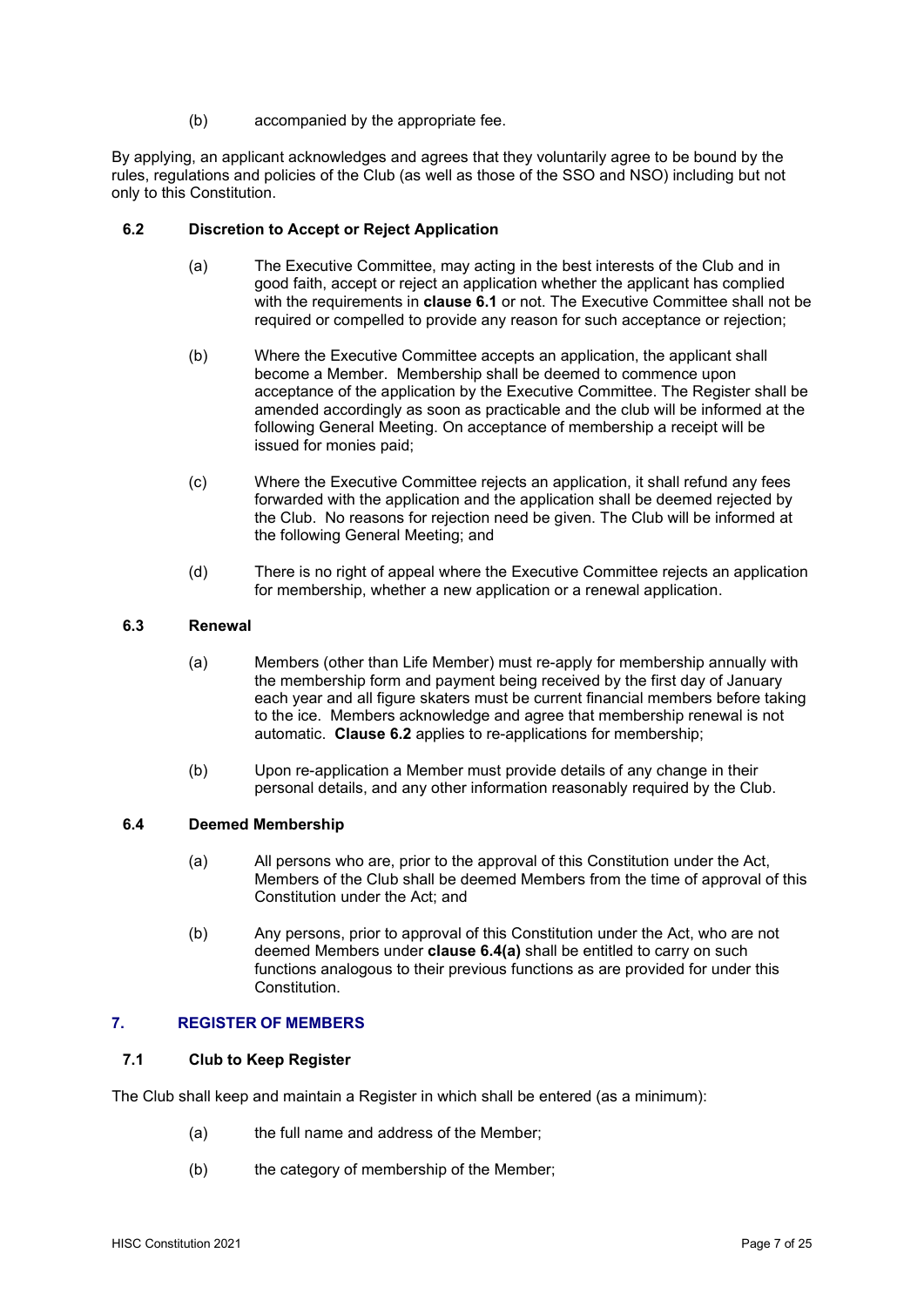- (c) any other information determined by the Executive Committee; and
- (d) where applicable, the date of cessation of membership of any Member.

Members shall provide notice of any change and required details to the Club within one month of such change.

## **7.2 Inspection of Register**

Having regard to privacy and confidentiality considerations, inspection of the Register will only be available as required by the Act and under **clause 29.2(b)**. If permitted, only an extract of the Register, excluding the address or other direct contact details of any Member, shall be made available for inspection (but not copying) by the Membership Secretary.

#### **7.3 Use of Register**

Subject to the Act, confidentiality considerations and privacy laws, the Register may be used by the Club solely to further the Objects, as the Executive Committee considers appropriate.

## **8. EFFECT OF MEMBERSHIP**

Members acknowledge and agree that:

- (a) this Constitution forms a contract between each of them and the Club and that they are bound by this Constitution and the Regulations;
- (b) they shall comply with and observe this Constitution and the Regulations and any determination, resolution or policy which may be made or passed by the Executive Committee or other entity with delegated authority;
- (c) by submitting to this Constitution and the Regulations, they are subject to the jurisdiction of the Club, SSO and NSO;
- (d) the Constitution and the Regulations are necessary and reasonable for promoting the Objects and particularly the advancement and protection of the Sport;
- (e) neither membership of the Club nor this Constitution gives rise to:
	- (i) any proprietary right of Members in, to or over the Club or its property or assets;
	- (ii) any automatic right of a Member to renewal of their membership of the Club;
	- (iii) subject to the Act and the Club acting in good faith, the right of Members to natural justice, unless expressly provided for in this Constitution;
- (f) they are entitled to all benefits, advantages, privileges and services of Club membership; and
- (g) a right, privilege or obligation of a person by reason of their membership of the Club:
	- i. is not capable of being transferred or transmitted to another person; and
	- ii. terminates upon the cessation of membership whether by death, resignation or otherwise.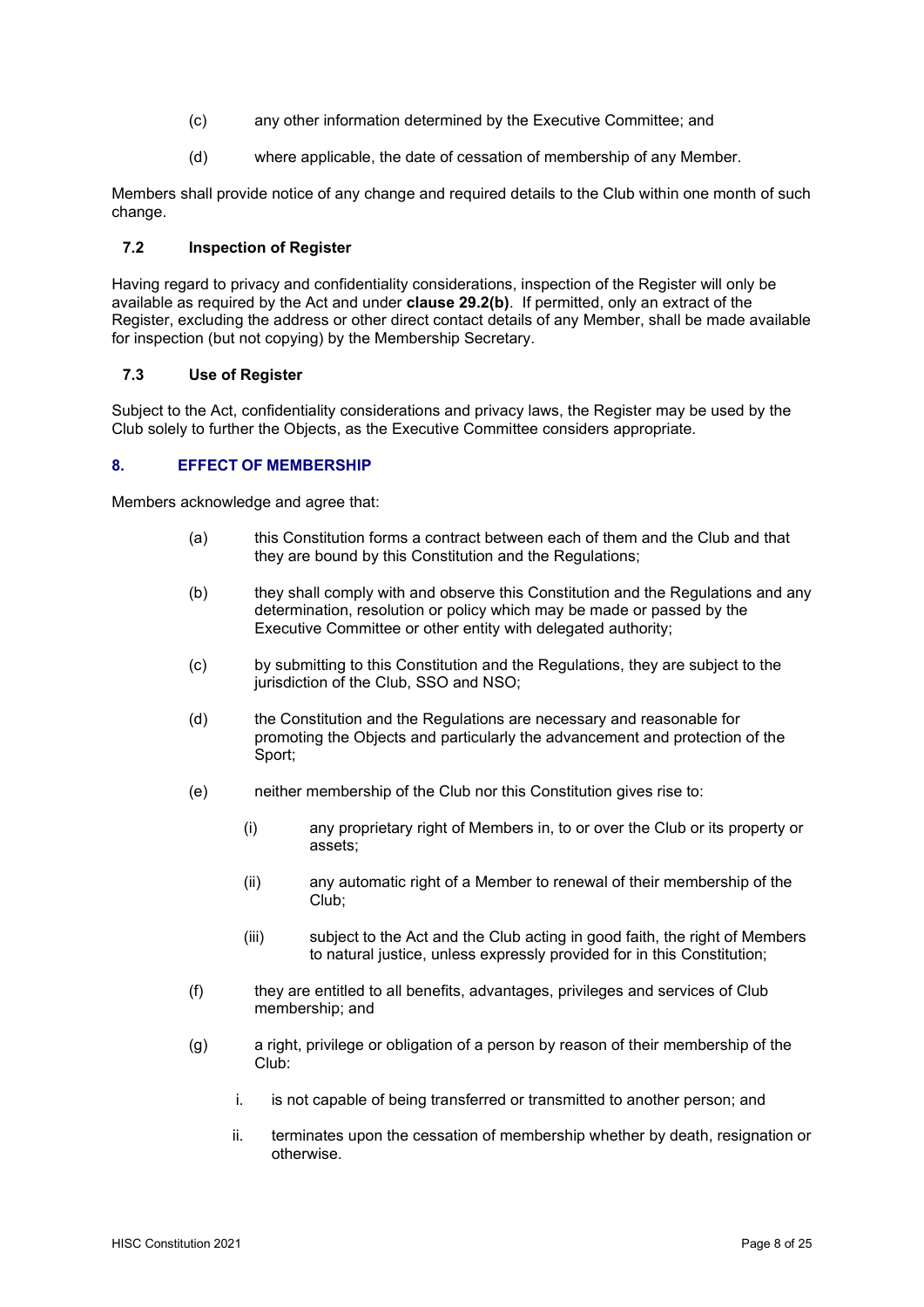## **9. DISCONTINUANCE OF MEMBERSHIP**

## **9.1 Notice of Resignation**

- (a) A Member who has paid all arrears of fees payable to the Club may resign or withdraw from membership of the Club by giving notice in writing to the Club of such withdrawal or resignation; and
- (b) When the Club receives a notice given under **clause 9.1(a)**, it must make an entry in the Register that records the date on which the Member ceased to be a Member.

## **9.2 Discontinuance for Breach**

Notwithstanding anything in the Act or this Constitution:

- (a) membership of the Club may be discontinued by the Executive Committee upon breach of any clause of this Constitution or the Regulations, including, but not limited to, the failure to pay any monies owed to the Club, failure to comply with the Regulations or any resolutions or determinations made or passed by the Executive Committee or any duly authorised committee;
- (b) membership shall not be discontinued by the Executive Committee under **clause 9.2(a)** without the Executive Committee first giving the accused Member the opportunity to explain the breach and/or remedy the breach; and
- (c) where a Member fails, in the Executive Committee's view to adequately explain the breach, that Member's membership shall be discontinued under **clause 9.2(a)** by the Executive Committee giving written notice of the discontinuance to the Member. The Register shall be amended to reflect any discontinuance of membership under this **clause 9.2** as soon as practicable.

## **9.3 Member to Re-Apply**

A Member whose membership has ceased or been discontinued under **clauses 9.1** or **9.2**:

- (a) must seek renewal and re-apply for membership in accordance with this Constitution; and
- (b) may be re-admitted at the discretion of the Executive Committee. There is no right of appeal where the Executive Committee refuses to re-admit a former Member under this clause.

#### **9.4 Forfeiture of Rights**

A Member who ceases to be a Member, for whatever reason, shall forfeit all rights in and claims upon the Club and its property and shall not use any property of the Club including Intellectual Property. Any Club documents, records or other property in the possession, custody or control of that Member shall be returned to the Club immediately.

#### **9.5 Membership may be Reinstated**

Membership which has been discontinued under this **clause 9** may be reinstated at the discretion of the Executive Committee, with such conditions as it deems appropriate.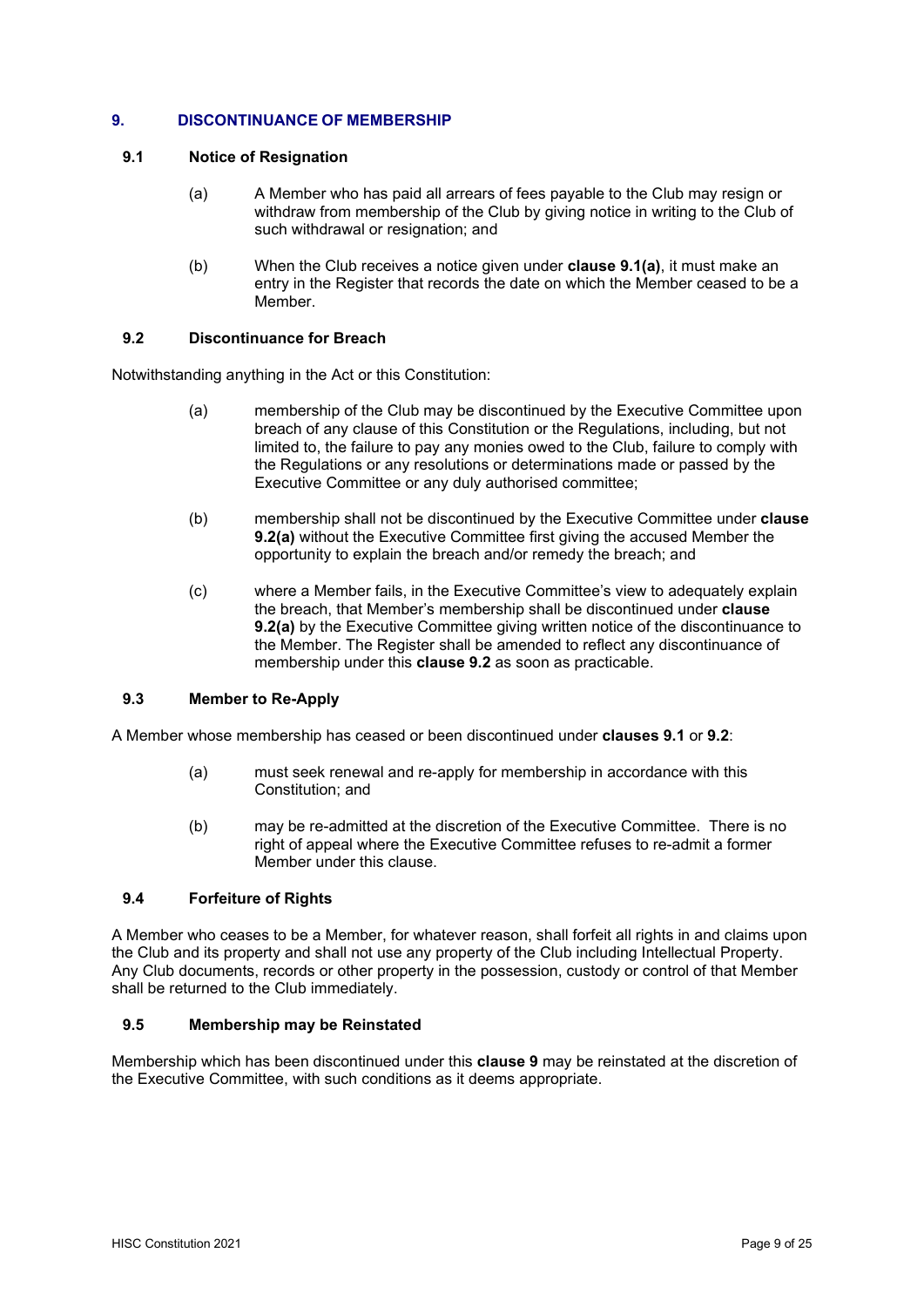## **10. DISCIPLINE**

#### **10.1 Disciplinary proceedings**

The Executive Committee may commence or cause to be commenced disciplinary proceedings against a Member who has allegedly:

- (a) breached, failed, refused or neglected to comply with a provision of this Constitution, the Regulations or any resolution or determination of the Executive Committee or any duly authorised committee;
- (b) acted in a manner unbecoming of a Member, or prejudicial to the purposes and interests of the Club and/or the Sport; or
- (c) brought themselves, the Club, any other Member or the Sport into disrepute.

## **10.2 Procedure**

That Member will be subject to and submits unreservedly to the jurisdiction, procedures, penalties and the appeal mechanisms of the Club set out in the Regulations or as otherwise determined by the Executive Committee.

## **11. SUBSCRIPTIONS AND FEES**

- (a) The annual membership subscription and any other fees or levies payable by Members or categories of Members to the Club, the benefits which apply, the time for, and manner of payment, shall be determined by the Executive Committee from time to time;
- (b) The Executive Committee is empowered to prevent any Member whose annual subscription or any other fees are in arrears from exercising the whole or any of the rights or privileges of membership of the Club, including but not limited to the right to vote at Annual General Meetings. There is no right to natural justice or any right of appeal where the Executive Committee exercises its power under this **clause 11(b)**.

## **12. EXISTING COMMITTEE**

The Members of the administrative or governing body (by whatever name called) of the Club in office immediately prior to approval of this Constitution under the Act shall continue in those positions until the next annual general meeting following such adoption of this Constitution. After this Annual General Meeting the positions of the Club Committee shall be filled, vacated and otherwise dealt with in accordance with this Constitution.

## **13. POWERS OF THE EXECUTIVE COMMITTEE**

Subject to the Act and this Constitution, the business of the Club shall be managed and the powers of the Club shall be exercised by the Executive Committee. In particular, the Executive Committee shall act in accordance with the Objects and shall operate for the benefit of the Members and the Sport and community throughout the Local area.

## **14. COMPOSITION OF THE CLUB COMMITTEE**

#### **14.1 Composition of the Club Committee**

The Club Committee shall comprise up to:

(a) five (5) elected Executive Committee Members who shall be elected under **clause 15**; and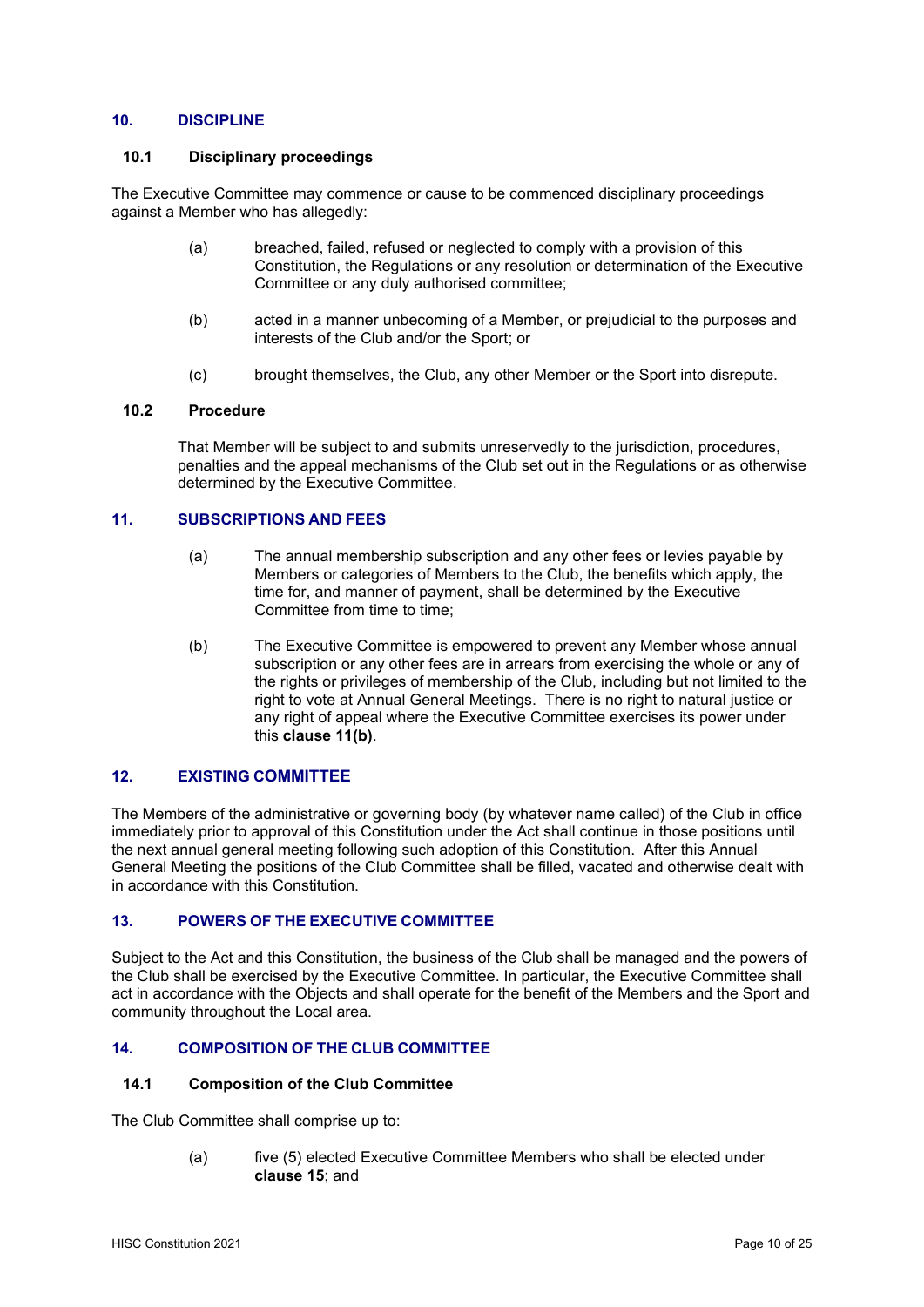- (b) seven (7) elected Committee Members who shall be elected under **clause 15**; and
- (c) five (5) Appointed Members who are appointed under **clause 16**.

## **14.2 Executive Committee**

The Executive Committee shall be comprised of

- (a) President;
- (b) Vice President;
- (c) Secretary;
- (d) Treasurer; and
- (e) Membership Secretary.

#### **14.3 Committee Members**

The Committee Member positions shall be:

- (a) Test Officer;
- (b) Fundraising and Sponsorship Officer;
- (c) Aussie Skate Liaison Officer;
- (d) Training and Development Officer;
- (e) Competition Convenor;
- (f) Synchro Delegate; and
- (g) Theatre on Ice Delegate.

#### **14.4 Appointed Members**

The following roles may be appointed to the Committee by the Executive Committee:

- (a) Head Coach;
- (b) Member Protection Information Officer;
- (c) Grievance Officer;
- (d) Public Officer; and
- (e) Publicity Officer.

## **15. ELECTED COMMITTEE MEMBERS**

#### **15.1 Nomination for Elected Committee**

(a) Nominations for elected positions shall be called for twenty-one (21) days prior to the annual general meeting and must be received 14 days prior to the annual general meeting. Nominees, Nominators, and Seconders must be financial members of the Club. Nominees must hold a current Working With Children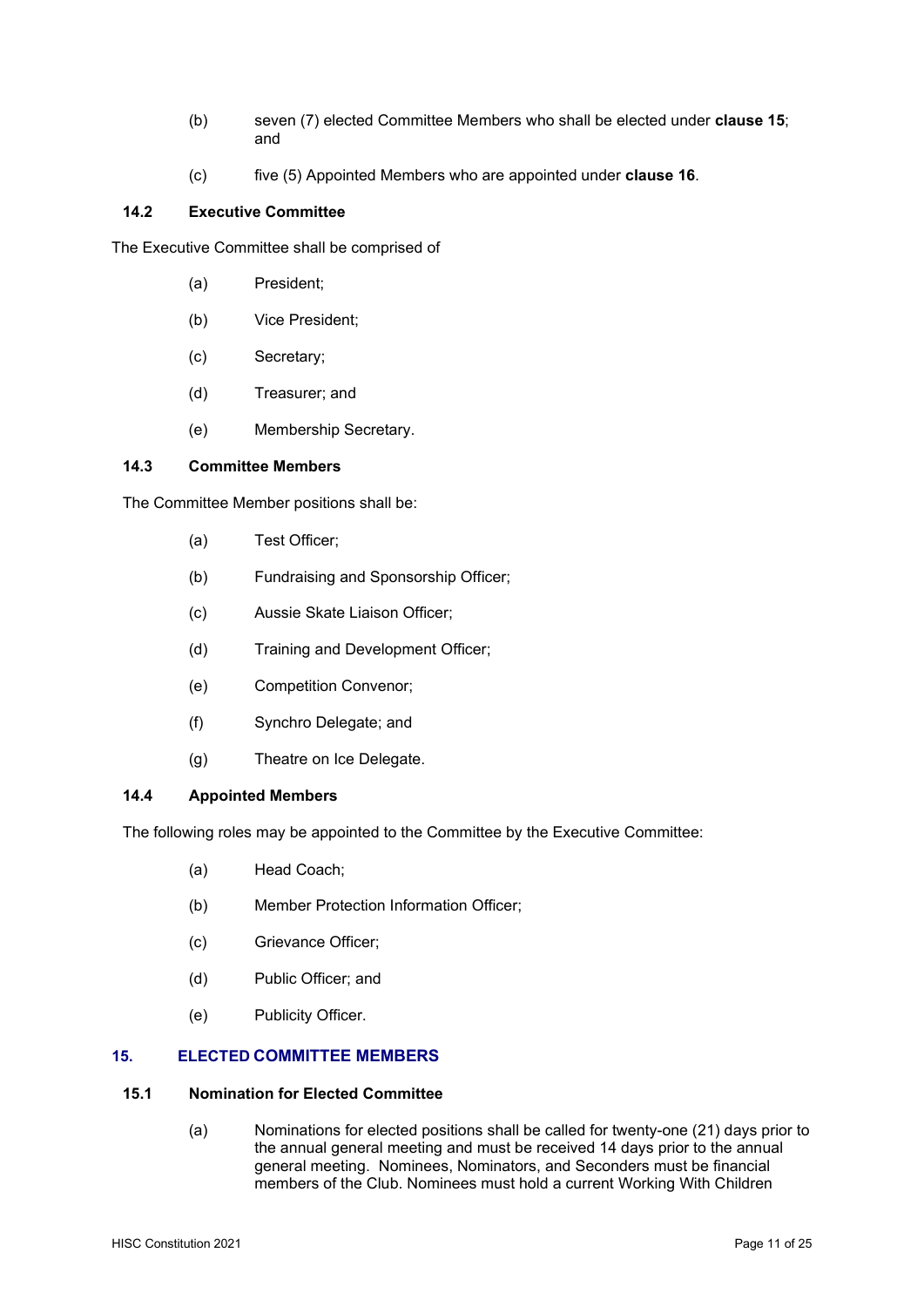Check number, or be in the process of obtaining one and provide it to the Membership Secretary within 21 days of the Annual General Meeting;

- (b) On receipt of nomination the membership secretary shall provide the job description of the position they are nominated for and the Club Constitution and bylaws all of which are required to be read before the annual general meeting;
- (c) Job descriptions will be kept in the clubs Bylaws and may be determined by the Club Committee from time to time; and
- (d) Nominees for elected positions must declare any position they hold in the NSO and SSO.

## **15.2 Form of Nomination**

Nominations must be:

- (a) in writing;
- (b) on the prescribed form provided for that purpose;
- (c) signed by two (2) Financial Members;
- (d) certified by the nominee (who must be a Financial Member) expressing their willingness to accept the position for which they are nominated; and
- (e) delivered to the Membership Secretary via the HISC Correspondence box or an Executive Committee Member fourteen (14) days before the date fixed for the annual general meeting.

#### **15.3 Elections**

- (a) If the number of nominations received is equal to the number of vacancies to be filled or if there are insufficient nominations received to fill all vacancies on the Club Committee, then those nominated may be declared elected only if approved by a majority of Members present and entitled to vote;
- (b) If there are insufficient nominations received to fill all vacancies on the Club Committee, or if a person is not approved by the majority of Members under **clause 15.3(a)**, the positions will be deemed casual vacancies under **clause 17.1**;
- (c) If the number of nominations exceeds the number of vacancies to be filled, voting papers shall be provided for each vacancy on the Club Committee;
- (d) Should there be no written nominations for positions then nominations may be taken from the floor;
- (e) There shall always be 12 elected positions, with those positions being filled by a minimum of 5 elected members. Any one member may not be elected or fill more than one position on the Executive Committee, however any one member, may hold more than one Committee position;
- (f) Should a quorum not be present at an Annual General Meeting, the positions of Executive Committee Members and Committee Members shall not be declared vacant and the occupants of the respective positions shall, with their consent, continue to hold office until the next Annual General Meeting;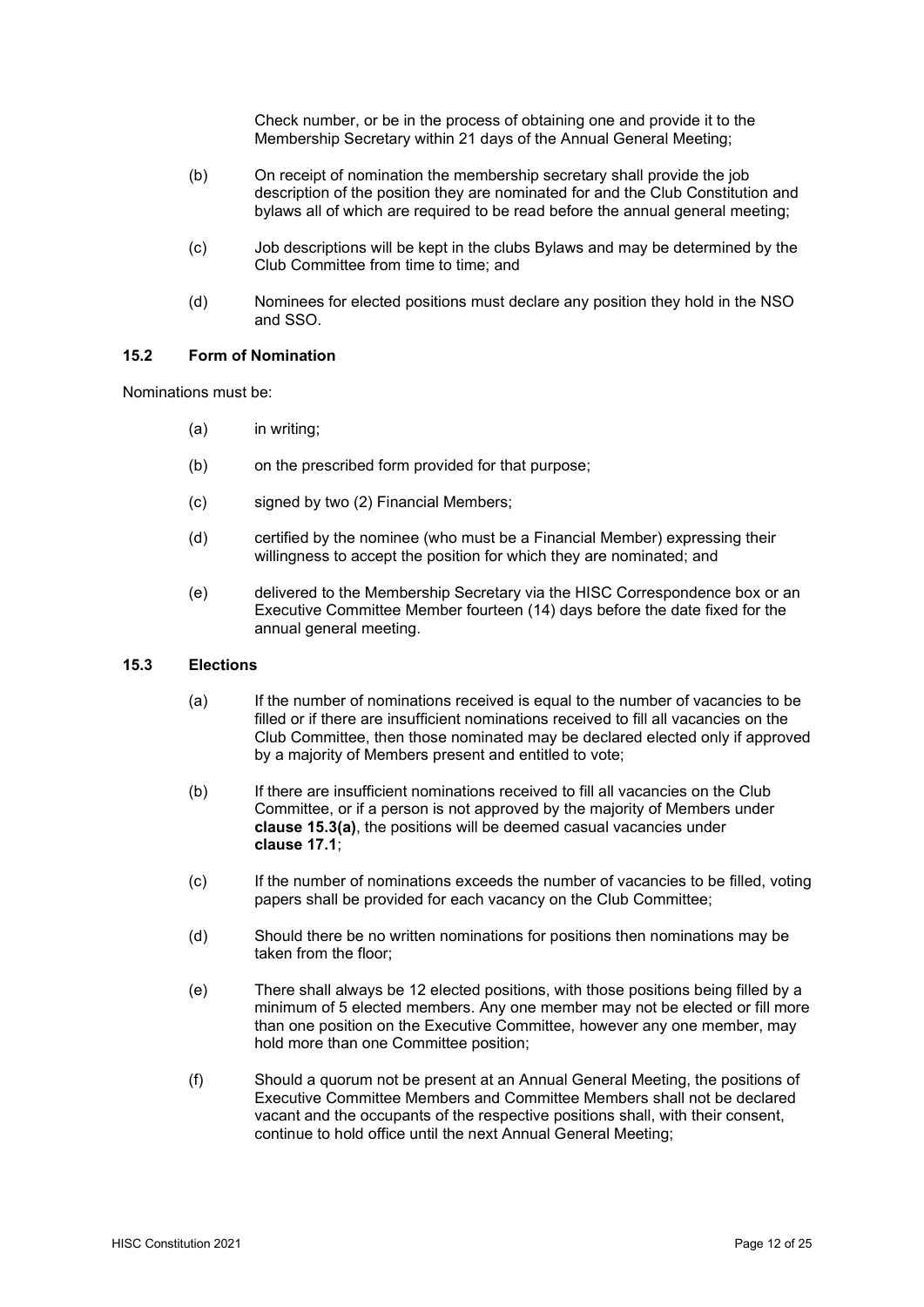- (g) Voting shall be conducted in such a manner and by such a method as determined by the Executive Committee from time to time; and
- (h) All Club committee members voted in at the Annual General Meeting must hold a current Working with Children Check number or provide one to the Membership Secretary within 21 days of the Annual General meeting.

## **15.4 Voting**

- (a) Only Financial members over the age of 18 years of age may cast a vote;
- (b) To hold proxy votes for a member over 18 years of age a member must be a financial member of the club;
- (c) Members under 18 years of age shall not be entitled to vote, but may nominate in writing one of their parents or guardians to vote on their behalf;
- (d) No member may hold more than one proxy vote. Unless it is their own child or guardian;
- (e) To hold proxy votes the Club Proxy Form must be filled out and received by the Executive Committee seven (7) days prior to the Annual General Meeting;
- (f) Votes will be counted by the Chair and placed in a signed, sealed envelope and kept with the Annual General Meeting documents; and
- $(q)$  In the case of a tied vote the chair will draw a name from a hat.

## **15.5 Term of Appointment for Elected Committee Members**

Club Committee Members elected under **clause 15** shall be elected for a term of one (1) year. Subject to provisions in this Constitution relating to resignation or removal of Club Committee Members, elected Club Committee Members shall remain in office from the conclusion of the Annual General Meeting at which the election occurred until the conclusion of the following annual general meeting.

#### **16. APPOINTED MEMBERS**

#### **16.1 Appointment of Appointed Members**

Such members will be appointed by the incoming Executive Committee Members at the first General Meeting following the Annual General Meeting, with the exemption of Head Coach who is appointed in agreeance with the Public Officer.

#### **16.2 Term of Appointment**

Appointed Members shall be appointed under this Constitution for a term of one year (1), which shall commence from the first General Meeting after the Annual General Meeting until after the conclusion of the first General Meeting after the annual general meeting the following year;

## **17. VACANCIES OF THE CLUB COMMITTEE**

#### **17.1 Casual Vacancies**

Any Club Committee position becoming vacant during the term, shall be filled by the Club Committee within 30 days of notification of such vacancy. Any casual vacancy may only be filled for the remainder of the Committee's term under this Constitution.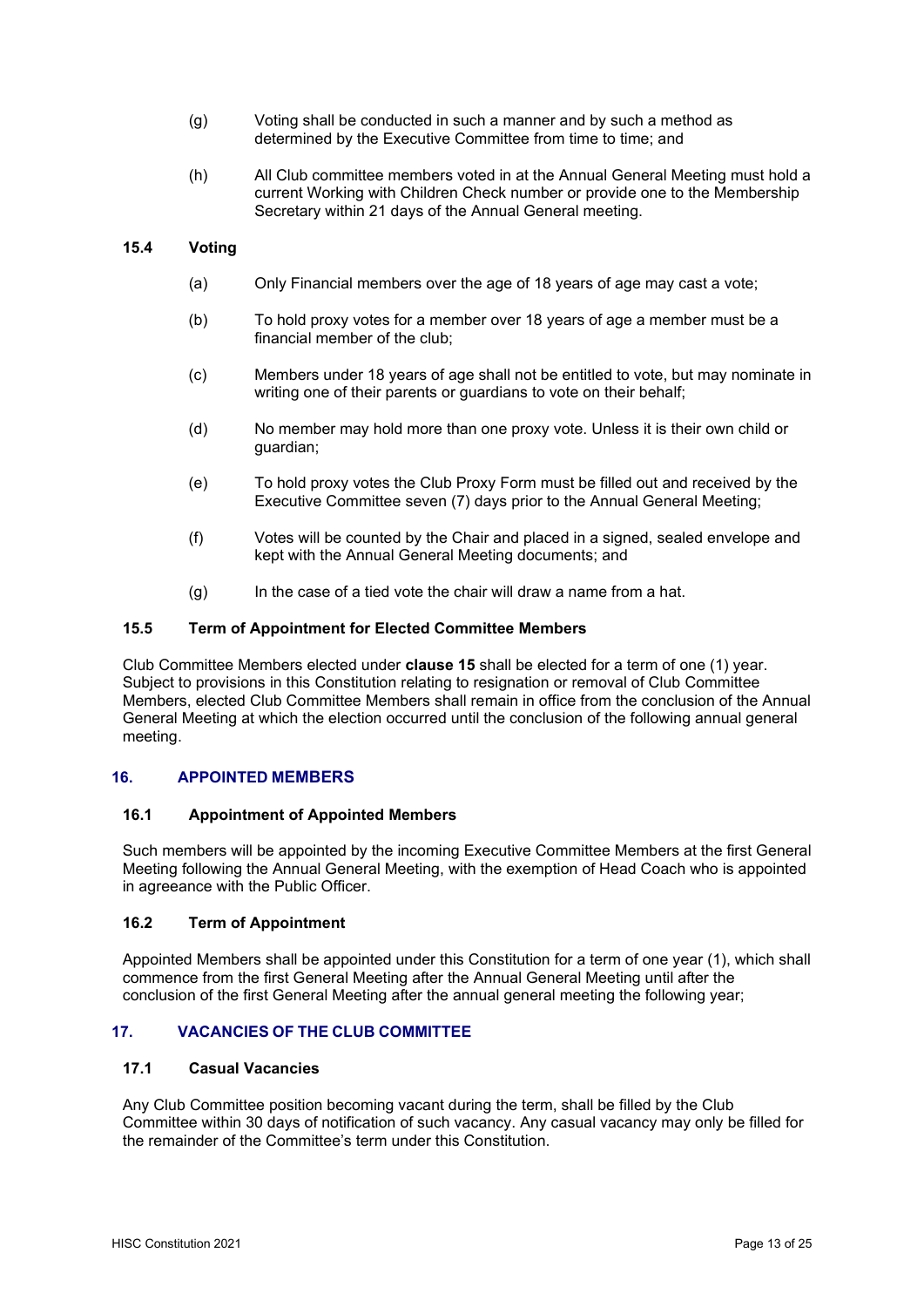## **17.2 Grounds for Termination of a Club Committee Member**

In addition to the circumstances in which the office of a Club Committee position becomes vacant by virtue of the Act, the position of a Club Committee Member becomes vacant if the Club Committee Member:

- (a) Dies; or
- (b) After reasonable consideration by the Executive Committee, is determined by the Executive Committee to have become Incapacitated and the Executive Committee reasonably expects the Club Committee Member will remain Incapacitated for a period exceeding 3 months, provided always that;
	- (i) the Club Committee Member is first given the opportunity to make written or oral submissions to the Executive Committee before a determination is made; and
	- (ii) any determination made under this **clause 17.2** shall be made with the Executive Committee acting reasonably; or
- (c) resigns their position in writing to the Club; or
- (d) without reasonable explanation, fails to attend three (3) General Committee meetings in a row without offering an apology for their absence; or
- (e) is directly or indirectly interested in any contract or proposed contract with the Club and fails to declare the nature of that interest; or
- (f) in the reasonable opinion of the Executive Committee (but subject always to this Constitution) has:
	- i. acted in a manner unbecoming or prejudicial to the Objects and interests of the Club; or
	- ii. brought themselves or the Club into disrepute; or
- (g) is removed by Special Resolution.

#### **17.3 Club Committee May Act**

If a casual vacancy or vacancies arises in the office of a Club Committee position the Club Committee may act. If the number of remaining committee positions is not sufficient to constitute a quorum at a meeting of the Club however, they may act only for the purpose of increasing the number of Committee positions to a number sufficient to constitute a quorum.

## **18. MEETINGS OF THE CLUB**

#### **18.1 Club to Meet**

The Club shall meet as often as is deemed necessary in every calendar year for the dispatch of business. Meetings should be held once per month subject to this Constitution, it may adjourn and otherwise regulate its meetings as it thinks fit. A Club Committee Member may call for a general meeting by notifying the Secretary in writing, the secretary shall notify all members giving seven (7) days notice.

#### **18.2 Decisions of Club Committee**

Subject to this Constitution, questions arising at any meeting of the Club shall be decided by a majority of votes and a determination of a majority of the Club Committee and shall for all purposes be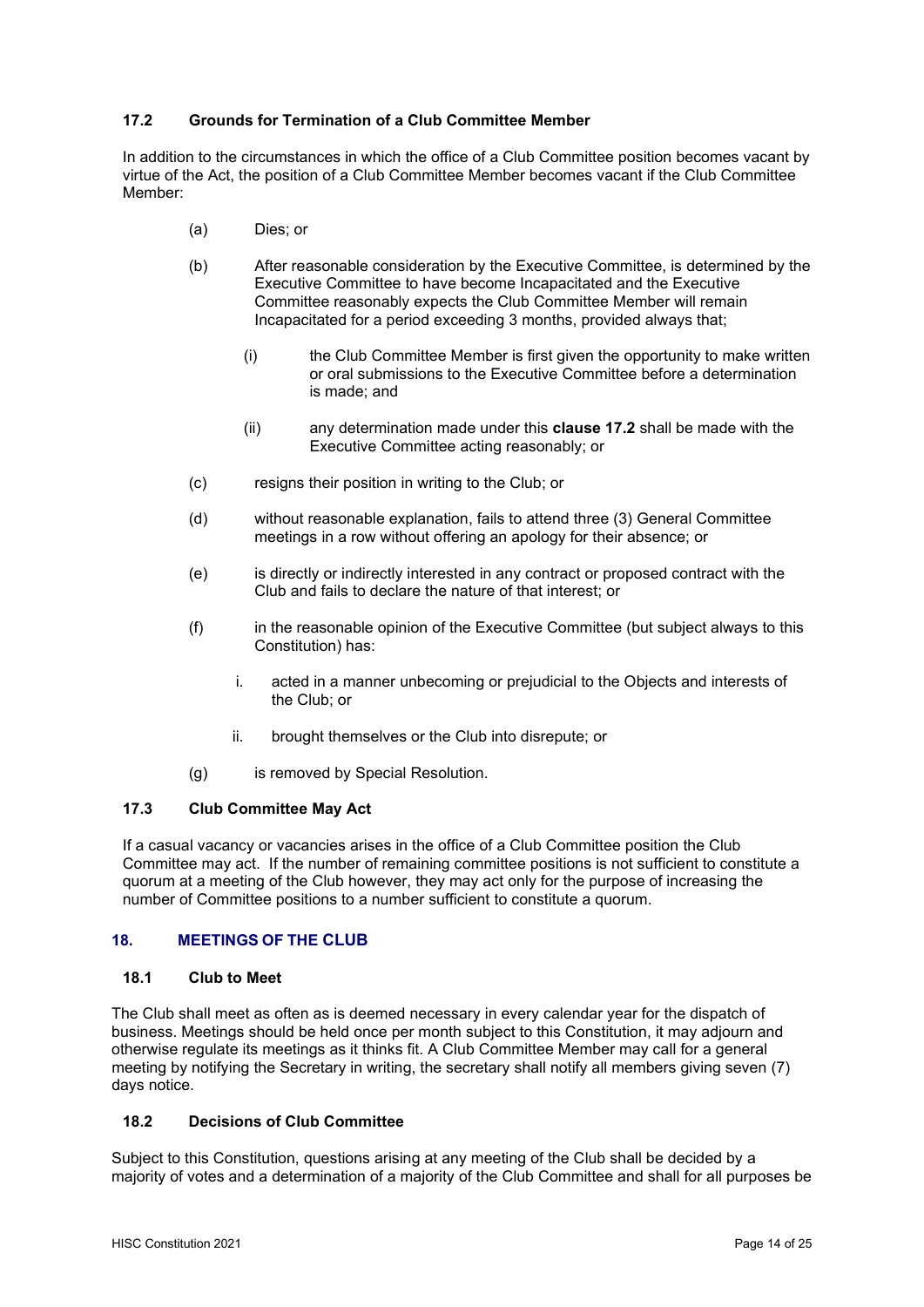deemed a determination of the Club. All Club Committee positions shall have one (1) vote on any question. Where a position is shared only one (1) person shall cast a vote. Where voting is equal, the chair may exercise a casting vote.

## **18.3 Resolutions Using Technology**

- (a) A resolution in writing that has been signed or assented to by any form of visible or other electronic communication by all the Club Committee for the time being present in Australia shall be as valid and effectual as if it had been passed at a meeting of Club duly convened and held. Any such resolution shall be documented in the minutes;
- (b) Any resolution made by the Executive Committee outside of a general committee meeting shall be presented at the following general meeting and documented in the minutes;
- (c) Without limiting the power of the Club Committee to regulate its meetings as it thinks fit, a meeting of the Club may be held where one or more of the Executive Committee or Committee members is not physically present at the meeting, provided that:
	- i. All persons participating in the meeting are able to communicate with each other effectively, simultaneously and instantaneously whether by means of technology approved by the Executive Committee that gives each of the Committee members a reasonable opportunity to participate;
	- ii. A Committee Member who participates in a Committee Meeting using that technology is taken to be present at that meeting and, if the member votes at the meeting, is taken to have voted in person;
	- iii. Notice of the meeting is given to all the Club Members entitled to notice in accordance with the usual procedures agreed upon or laid down from time to time by the Executive Committee or this Constitution. The notice will specify that Members are not required to be present in person;
	- iv. If a failure in communications or technology prevents **clause 18.3(c)(i)** from being satisfied by the number of Executive Committee and Committee Members which constitutes a quorum, then the meeting shall be suspended until **clause 18.3(c)(i)** is satisfied again; and
	- v. If a failure in communications or technology prevents **clause 18.3(c)(i)** from being satisfied but the quorum is still satisfied the meeting will continue.

#### **18.4 Quorum**

At meetings of the Club the number of Executive Committee Members combined with Committee Members whose presence is required to constitute a quorum is set out below. A quorum must remain present throughout the meeting.

- (a) Annual General Meeting 7
- (b) General Meeting 5
- (c) Executive Meeting 3
- (d) Sub Committee more than half of the group.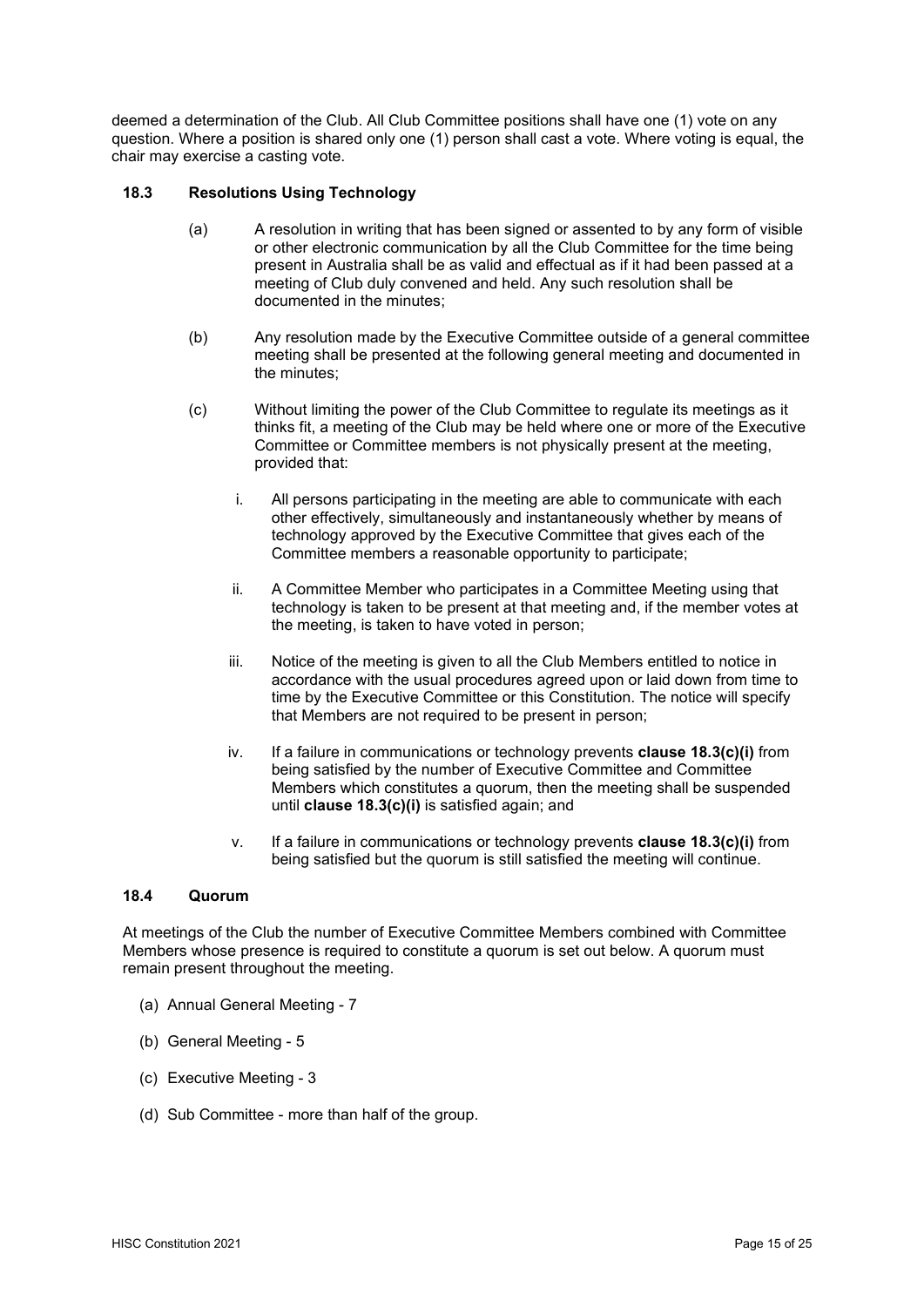## **18.5 Chair**

The chair of a General Meeting or Executive Meeting will be the current Club President. If the chair is not present, or unable to preside at a General Meeting or Executive meeting the remaining Executive Committee shall appoint another Executive Committee Member to preside as chair for that meeting only.

- (a) The chair of the Annual General Meeting will be decided by the current Executive Committee and will not be a financial member of the club;
- (b) The chair of the Sub Committee will be decided on by the Executive Committee.

## **18.6 Conflict of Interest**

A Club Committee Member shall declare their interest in any contractual, selection, disciplinary, or financial matter in which a conflict of interest arises or may arise. They shall, unless otherwise determined by the Executive Committee, absent themself from discussions of such matters and shall not be entitled to vote in respect of such matters. If the Member casts a vote, the vote shall not be counted. If there is any uncertainty as to whether it is necessary for a Member to absent themself from discussions and refrain from voting, the issue should be immediately determined by the Executive Committee. If the conflict involves an Executive Committee Member they shall not be part of the decision.

## **18.7 Disclosure of Interests**

- (a) The nature of the interest of a Club Committee Member must be declared at the meeting of the Club at which the relevant matter is first taken into consideration, if the interest then exists. In any other case, the interest should be disclosed to the Club at the next meeting of the Club. If a Club Committee Member becomes interested in a matter after it is made or entered into, the declaration of the interest must be made at the first meeting of the Club held after the Club Committee Members interest has arisen; and
- (b) All disclosed interests must also be disclosed to each Annual General Meeting.

#### **18.8 General Disclosure**

A general notice stating that Club Committee Members are a member of any specified firm or company and that they are 'interested' in, all transactions with that firm or company is sufficient declaration under **clause 18.8**. After such general notice, it is not necessary for the Members to give a special notice regarding any particular transaction with that firm or company.

#### **18.9 Recording Disclosures**

Any declaration made, any disclosure or any general notice given by a Club Committee Member under **clauses 18.7, 18.8** and/or **18.9** must be recorded in the minutes of the relevant meeting and otherwise in accordance with the Act.

#### **19. DELEGATIONS**

#### **19.1 Club Committee Members May Delegate Functions**

Any Club Committee Member may, put forward a motion, verbally at a General Meeting, to create, establish or appoint sub committees, individual officers and consultants to carry out specific duties and functions. The motion shall be voted on as set out in **clause 25.** The Executive Committee will determine what powers these committees are given. In exercising its power under this clause, the Executive Committee should take into account broad stakeholder involvement.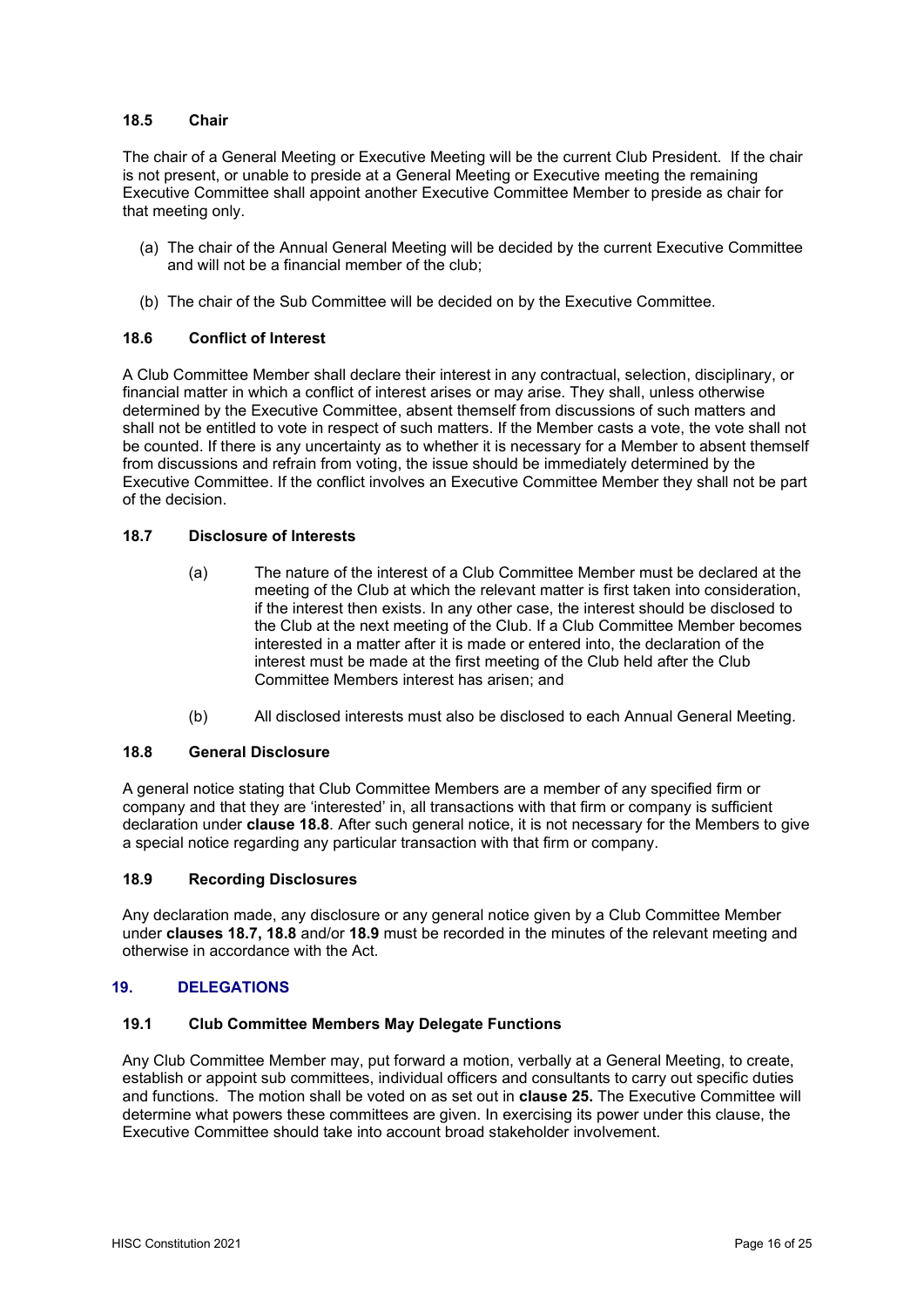## **19.2 Delegation by Instrument**

In the establishing instrument, the Executive Committee Members may delegate such functions as are specified in the instrument, other than:

- (a) this power of delegation; and
- (b) a function imposed on the Club by the Act, any other law or this Constitution.

#### **19.3 Delegated Function Exercised in Accordance with Terms**

A function, the exercise of which has been delegated under this clause, may, while the delegation remains unrevoked, be exercised from time to time in accordance with the terms of the delegation.

## **19.4 Procedure of Delegated Entity**

The procedures for any entity exercising delegated power shall, subject to this Constitution and with any necessary or incidental amendment, be the same as that applicable to meetings of the Club committee under **clause 18**. The entity exercising delegated powers shall make decisions in accordance with the Objects, and it shall promptly provide the Club Committee with details of all material decisions. The entity shall also provide any other reports, minutes and information as required by the Club Committee from time to time.

## **19.5 Delegation May Be Conditional**

A delegation under this clause may be made subject to certain conditions or limitations regarding the exercise of any function. These may be specified in the delegation.

## **19.6 Revocation of Delegation**

The Club Committee may by resolution and/or instrument in writing, at any time revoke wholly or in part any delegation made under this clause. The Club Committee may also amend or repeal any decision made by a body or person under this **clause 19**.

#### **20. SEAL**

- (a) The Club may have a Seal upon which its corporate name shall appear in legible characters.
- (b) The Seal shall not be used without the express authorisation of the Board. Every use of the Seal shall be recorded in the Club's minute book. Two (2) Directors must witness every use of the Seal, unless the Board determines otherwise. remove

#### **21. ANNUAL GENERAL MEETING**

- (a) The Club's Annual General Meeting shall be held in accordance with the Act and this Constitution. It shall be held at Hunter Ice Skating Stadium before the last day of March in each year on a date to be fixed by the Club Committee at the previous Annual General Meeting. Business which may be transacted at the Annual General Meeting shall be;
	- i. Election of Club Committee members, categories i), and ii) for the ensuing year,
	- ii. Annual Reports by the President, Treasurer and Test Officer.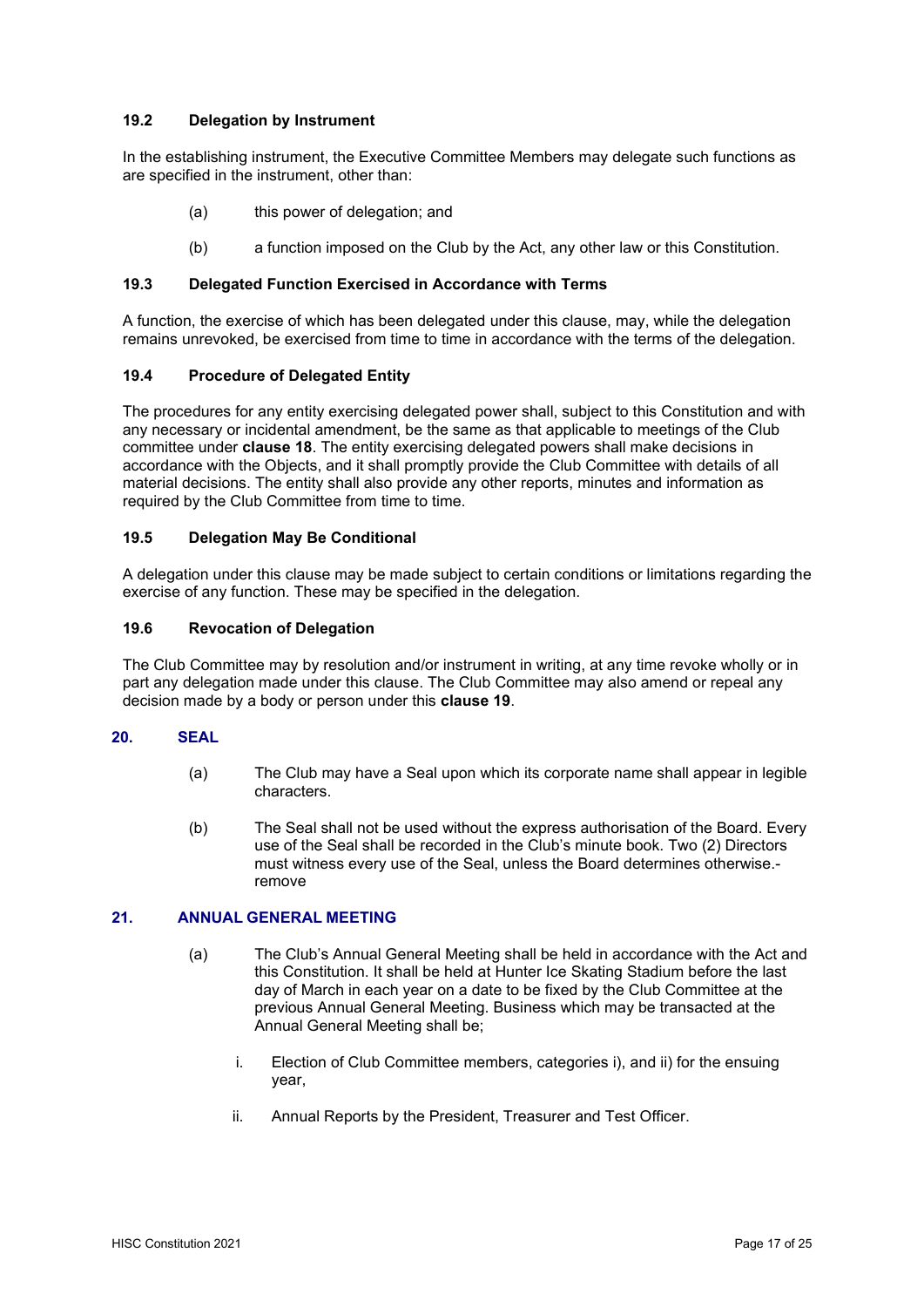(b) All General Meetings other than the annual General Meeting shall be General Meetings and shall be held in accordance with this Constitution. This includes the Annual Budget and Constitution Meeting

## **22. NOTICE OF GENERAL MEETING**

- (a) Notice of every General Meeting shall be given to every Member. Notices shall be sent to the email addresses appearing in the Club's Register. No other person shall be entitled, as of right, to receive notices of General Meetings.
- (b) A notice of a General Meeting shall specify the place, day and hour of the meeting and shall state the business to be transacted at the meeting.
- (c) At least fourteen (14) days' notice of a General Meeting shall be given to those Members entitled to receive notice, together with a call for agenda items for the meeting.
- (d) At least seven (7) days prior to the General Meeting provide members with the upcoming agenda, unless an urgent manner arises, then that item shall be added to the agenda and members notified.
- (e) Notice of every General Meeting shall be given in the manner in **clause 35**.

## **23. GENERAL MEETING BUSINESS**

No business other than that stated on the agenda for a General Meeting shall be transacted at that meeting.

## **24. PROCEEDINGS AT GENERAL MEETINGS**

#### **24.1 Quorum**

No business shall be transacted at any general meeting unless a quorum is present at the time when the meeting proceeds to business. A quorum for General Meetings of the Club shall be five (5) Club Committee Members entitled to vote.

#### **24.2 Chair to Preside**

The chair of the Club Committee shall, subject to this Constitution, preside as chair at every General Meeting except:

- (a) in relation to any election for which the chair is a nominee; or
- (b) where a conflict of interest exists.

If the chair is not present, or unable to preside at a General Meeting the remaining Executive Committee shall appoint another Executive Committee Member to preside as chair for that meeting only.

#### **24.3 Adjournment of Meeting**

- (a) If within half an hour from the time appointed for the meeting a quorum is not present, the meeting shall be adjourned until the Executive Committee is able to reschedule.
- (b) The chair may, with the consent of any meeting at which a quorum is present, and shall, if so directed by the meeting, adjourn the meeting from time to time and from place to place. No business shall be transacted at any adjourned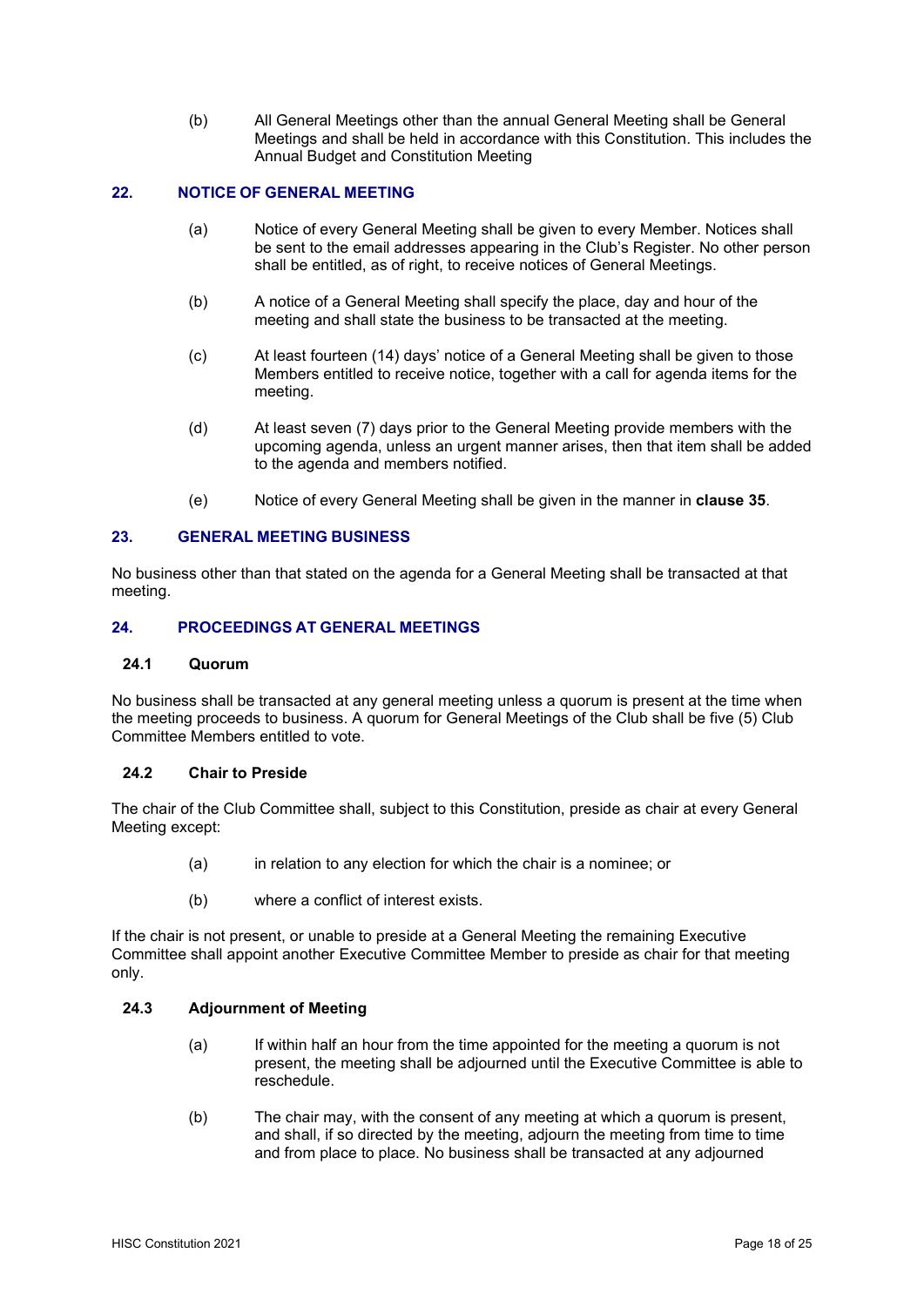meeting other than the business left unfinished at the meeting from which the adjournment took place.

- (c) When a meeting is adjourned, notice of the adjournment will be given to all Members
- (d) Notice of the adjourned meeting shall be given as in the case of an original meeting.

## **24.4 Voting Procedure**

- (a) At any meeting a resolution put to the vote of the meeting shall be decided on a show of hands;
- (b) In the event of a tie the chair shall exercise a deliberative, casting vote.

## **24.5 Recording of Determinations**

The declaration does not need to record the number of votes in favour of or against the resolution; the result of the resolution must be recorded in the minutes of the General Meeting.

#### **24.6 Procedural irregularities**

- (a) No decision of the Club Committee or Executive Committee shall be invalid merely because of a failure to give proper notice under this Constitution or the Regulations or other irregularity in procedure required by this Constitution or the Regulations unless a person suffers substantial prejudice as a result of that failure to give proper notice or irregularity in procedure.
- (b) The Club Committee or Executive Committee authorised entity may confirm an earlier decision which may have been otherwise invalid because of a failure to give proper notice or other irregularity in procedure and the decision shall be deemed to be valid from the time it was originally made.

## **25. VOTING AT GENERAL MEETINGS**

#### **25.1 Members Entitled to Vote**

Each Club Committee Member shall be entitled to one (1) vote at General Meetings. No other Member shall be entitled to vote but shall, subject to this Constitution, have and be entitled to exercise those rights set out in **clause 5.1**.

#### **25.2 Chair May Exercise Casting Vote**

Where voting at General Meetings is equal, the chair may exercise a casting vote.

#### **25.3 Proxy Voting**

Proxy voting is not permitted at any General Meeting.

## **25.4 Postal Voting**

No motion shall be determined by a postal ballot unless determined by the Executive Committee. If the Executive Committee so determines, the postal ballot shall be conducted under procedures determined by the Executive Committee from time to time.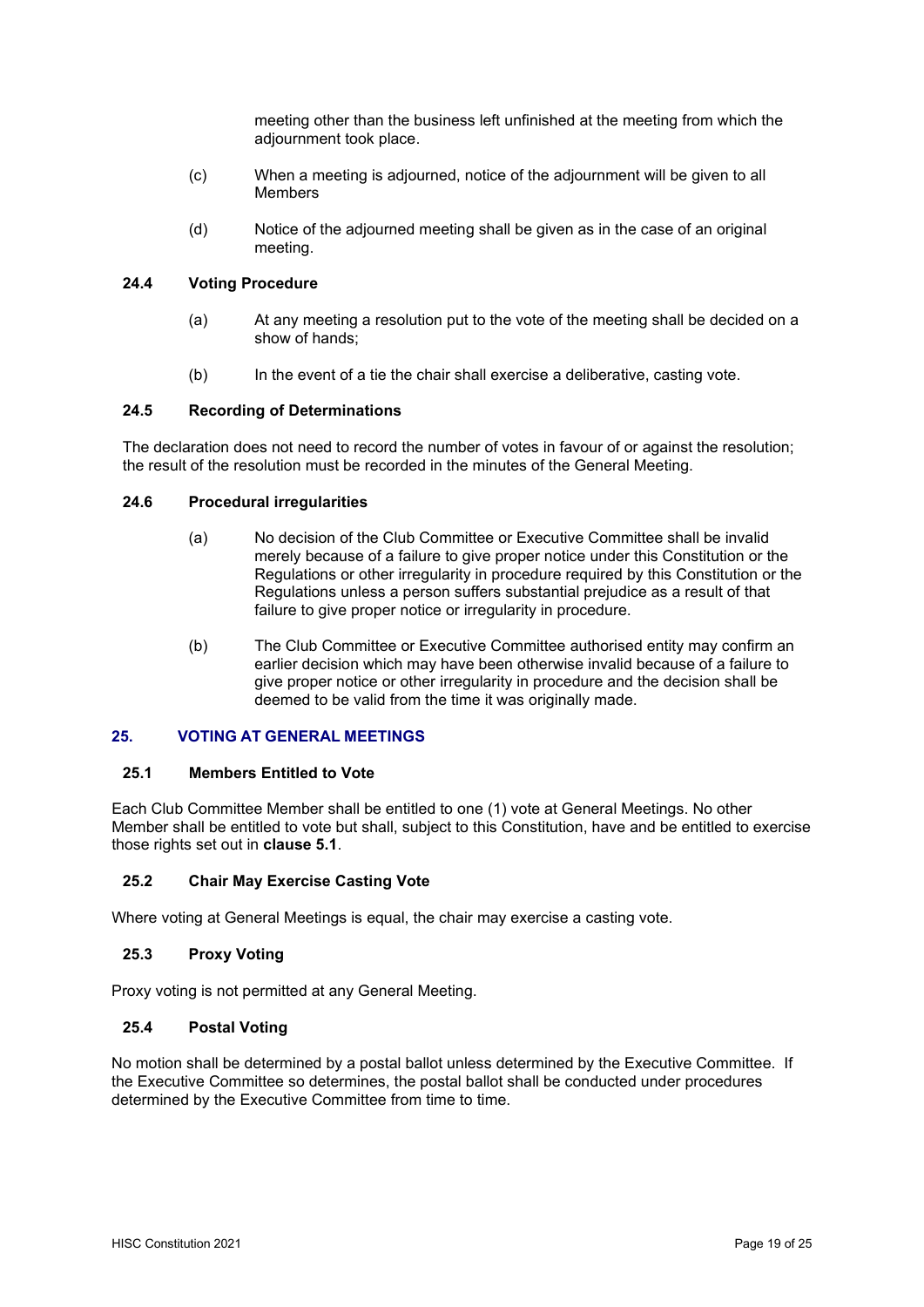## **26. GRIEVANCE PROCEDURE**

- (a) The grievance procedure set out in this clause applies to disputes arising under this Constitution between a Member and:
	- i. another Member; or
	- ii. the Club.

It does not, however, apply to any appeal by a Member against a decision made in accordance with the disciplinary proceedings described in **clause 10**.

- (b) The Member must fill out the appropriate Complaint Form and lodge it with the Executive Committee
- (c) The complaint will not be anonymous;
- (d) The other party involved will receive a copy of the complaint and have the right of reply which must be received within seven (7) days
- (e) On receipt of their response the Executive Committee shall call an Executive Committee Meeting to discuss the dispute;
- (f) Both parties shall be notified in writing of the Executive Committee decision within fourteen (14) days;
- (g) If either of the parties disagree with the decision of the Executive Committee, then the parties may refer the dispute to the Grievance Officer;
- (h) The Grievance Officer will call a Meeting within fourteen (14) days with the following in attendance, the chair of the Executive Meeting, both of the parties involved and the Grievance Officer;
- (i) If parties are unable to resolve the dispute at this meeting the Grievance Officer may refer the dispute to;
	- i. an independent tribunal established by the SSO in accordance with the procedures determined by the SSO from time to time; or
	- ii. a community justice centre for mediation under the *Community Justice Centres Act 1983 (NSW).*
- (j) The Executive Committee may prescribe additional grievance procedures in Regulations consistent with this **clause 25.4**.
- (k) If the dispute is not resolved the Grievance Officer may take whatever steps it considers appropriate in regard to the dispute in the best interests of the Club and the Members concerned.

#### **27. RECORDS AND ACCOUNTS**

## **27.1 Records**

The Club shall establish and maintain proper records and minutes concerning all of its transactions, business, meetings and dealings (including those of the Club and the Executive Committee). It shall produce these as appropriate at each Executive Committee Meeting, Annual General Meeting or General Meeting.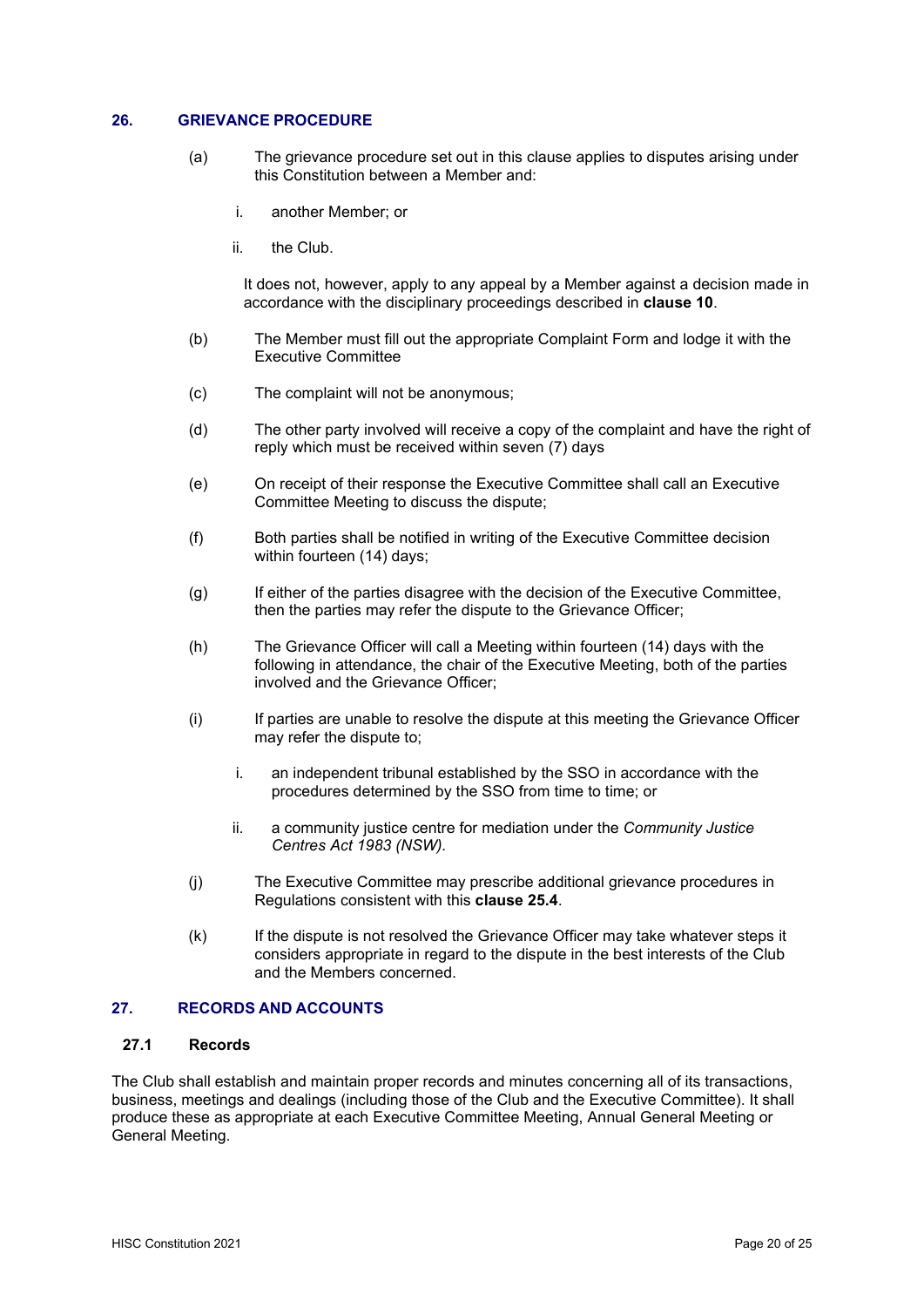## **27.2 Records Kept in Accordance with the Act**

- (a) Proper accounting and other records of the Club including books, minutes, documents and securities shall be kept in accordance with the Act and otherwise shall be kept in the care and control of the Secretary except for the members register which shall be kept and maintained by the Membership Secretary.
- (b) Subject to the Act, the Executive Committee may determine whether and to what extent, and at what times and places and under what conditions, the financial records, accounts, books, securities or other relevant documents of the Club will be open for inspection by the Members.

## **27.3 Treasurer to Submit Accounts**

The Treasurer shall submit the Club's statements of account to the Members at the Annual General Meeting in accordance with this Constitution and the Act.

## **27.4 Accounts Conclusive**

The statements of account, when approved or adopted by an Annual General Meeting, shall be conclusive except when errors have been discovered within three (3) months after such approval or adoption.

## **27.5 Accounts to be available to Members**

The Secretary shall ensure all persons entitled to receive notice of General Meetings under this Constitution, receive or have access to a copy of the statements of account, the President's report, the auditor's report and every other document required under the Act (if any).

#### **27.6 Negotiable Instruments**

All cheques, promissory notes, bankers' drafts, bills of exchange and other negotiable instruments, and all receipts for money paid to the Club, shall be signed, drawn, accepted, endorsed or otherwise executed, as the case may be, by any two (2) duly authorised members of the Executive Committee or in such other manner as the Executive Committee determines.

## **28. AUDITOR**

- (a) A properly qualified auditor or auditors shall be appointed by the Executive Committee in a General Meeting. The auditor's duties shall be regulated in accordance with the Act, the *Corporations Act 2001 (Cth.)* and generally accepted principles and/or any applicable code of conduct. The auditor may be removed by the Executive committee.
- (b) The accounts of the Club shall be examined and the correctness of the profit and loss accounts and balance sheets ascertained by an auditor or auditors at the conclusion of each Financial Year.

#### **29. INCOME**

- (a) Income and property of the Association shall be:
	- i. derived from such sources; and
	- ii. managed in such manner;

as the Club Committee determines from time to time subject always to the Act and this Constitution.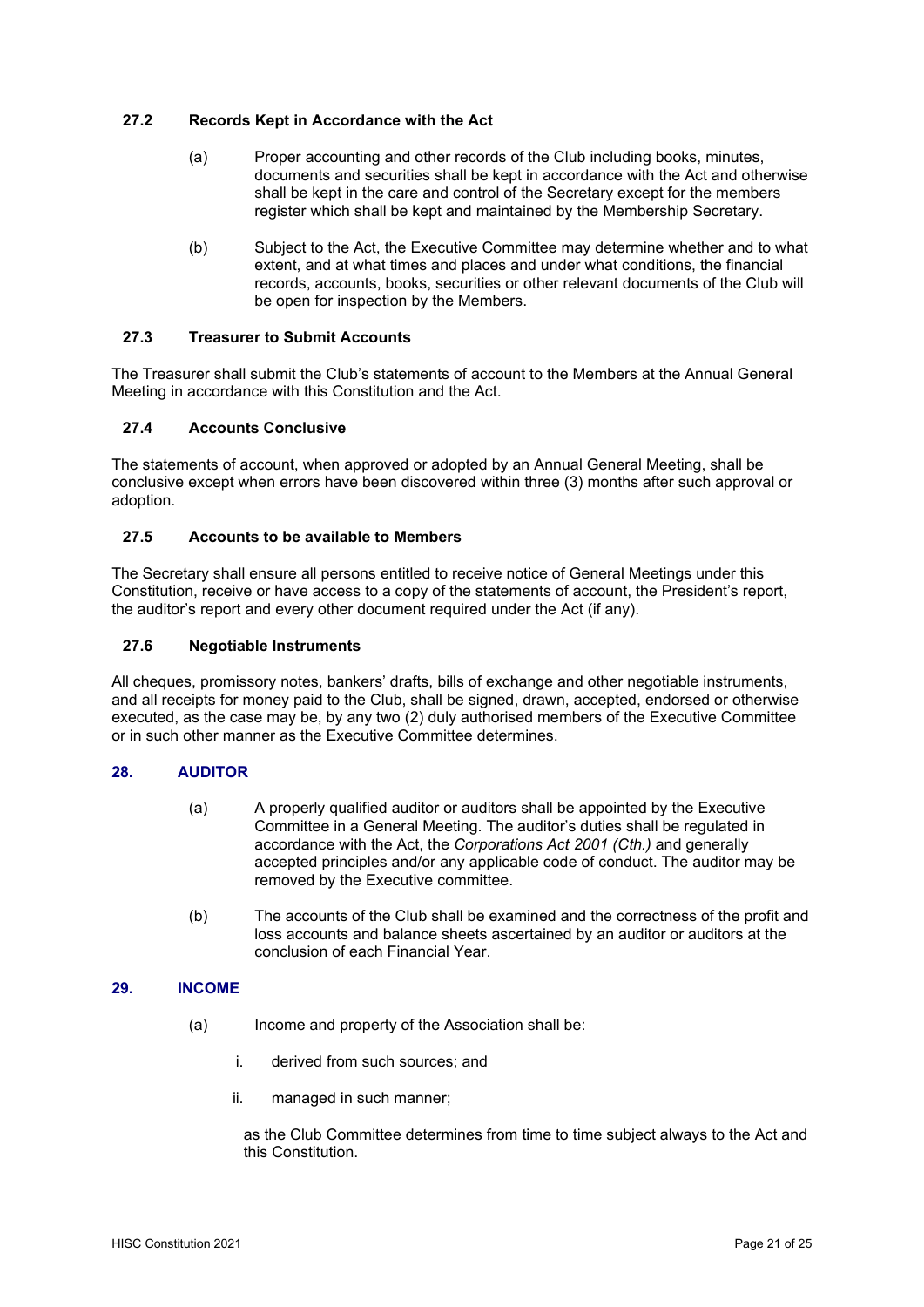- (b) The income and property of the Club shall be applied solely towards the promotion of the Objects;
- (c) Except as prescribed in this Constitution or the Act:
	- i. no portion of the income or property of the Club shall be paid or transferred, directly or indirectly, by way of dividend, bonus or otherwise to any Member; and
	- ii. no remuneration or other benefit in money or money's worth shall be paid or given by the Club to any Member who holds any office of the Club;
- (d) Nothing in **clauses 29(b)** or **29(c)** shall prevent payment in good faith to any Member for:
	- i. any services actually rendered to the Club whether as an employee, Club Member or otherwise;
	- ii. goods supplied to the Club in the ordinary and usual course of operation;
	- iii. rent for premises demised or let by any Member to the Club; or
	- iv. any out-of-pocket expenses incurred by a Member on behalf of the Club;

provided that any such payment shall not exceed the amount ordinarily payable between ordinary commercial parties dealing at arm's length in a similar transaction;

(e) An invoice shall be issued for all income received by the Club.

## **30. WINDING UP**

- (a) Subject to this Constitution the Club may be wound up or cancelled in accordance with the Act.
- (b) The liability of the Members of the Club is limited.
- (c) Every Member undertakes to contribute to the assets of the Club if it is wound up or cancelled while they are a Member, or within one year after ceasing to be a Member, for payment of the debts and liabilities of the Club contracted before the time at which they ceased to be a Member and towards the costs, charges and expenses of winding up or cancelling the registration of the Club, such an amount not exceeding one dollar (\$1.00).

## **31. DISTRIBUTION OF PROPERTY ON WINDING UP**

If upon winding up or cancellation of the Club there remains, after satisfaction of all its debts and liabilities, any assets or property, they shall not be paid to or distributed among the Members. Instead, the assets or property shall be given or transferred to another organisation(s) that has objects similar to those of the Club. Such organisation(s) must prohibit the distribution of its income and property among its members to an extent at least as great as that imposed on the Club by this Constitution. Such organisation(s) will be determined by the Members in a General Meeting at or before the time of winding up or cancellation. If this does not occur, the decision is to be made by a judge of the Supreme Court of New South Wales or other Court as may have or acquire jurisdiction in the matter.

# **32. ALTERATION OF CONSTITUTION**

This Constitution shall not be altered except by Special Resolution. A Sub Committee shall be formed by the Executive Committee of impartial, fair-minded members or non-members. Changes to the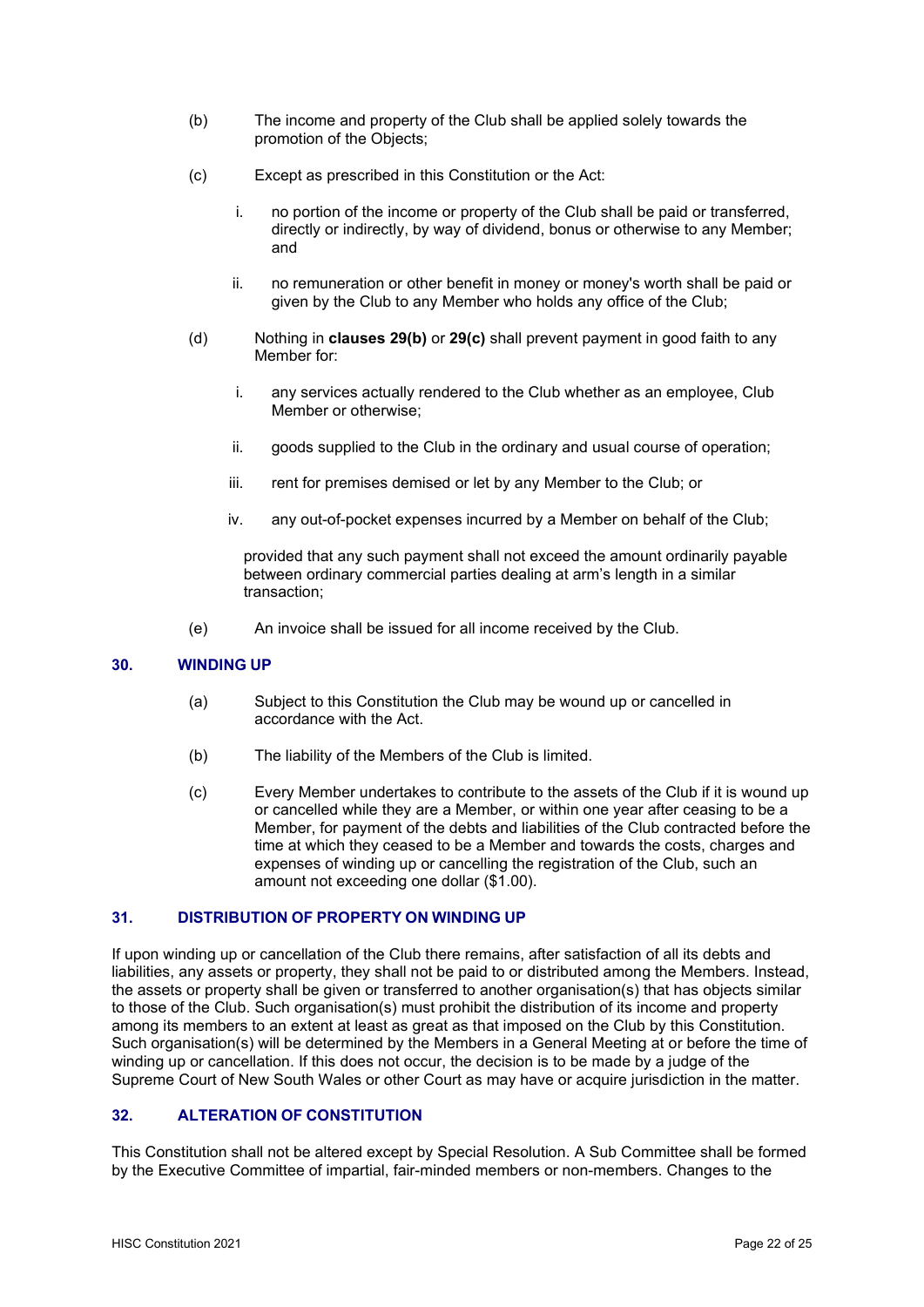constitution must be approved by the Executive Committee, then, put to a vote of members who are eligible to vote. 75% of the votes cast must be in the affirmative for the changes to be passed.

# **33. REGULATIONS**

## **33.1 Club Committee to Formulate Regulations**

The Club Committee may formulate, issue, adopt, interpret and amend Regulations for the proper advancement, management and administration of the Club, the advancement of the Objects and the Sport in the Local Area. Such Regulations must be consistent with this Constitution and any policy directives of the Club Committee.

## **33.2 Regulations Binding**

All Regulations are binding on the Club and all Members.

## **33.3 Regulations Deemed Applicable**

All clauses, rules, by-laws and regulations of the Club (by whatever name) in force at the date of the approval of this Constitution (as long as such clauses, rules, by-laws or regulations are not inconsistent with or have been replaced by, this Constitution) shall be deemed to be Regulations and shall continue to apply and be in operation.

## **33.4 Changes Binding on Members**

Amendments, alterations, interpretations or other changes to Regulations shall be advised to Members by such means as are determined and approved by the Executive Committee from time to time. The Club shall take reasonable steps to distribute such changes to Members. All changes are binding on all Members.

## **34. STATUS AND COMPLIANCE OF CLUB**

#### **34.1 Recognition of Club**

The Club is a Member of the SSO and NSO and is recognised by those bodies as the entity responsible for the delivery of the Sport in the Local area in accordance with the Objects but subject always to compliance with this Constitution and the SSO and NSO's constitutions.

#### **34.2 Compliance of the Club**

The Members acknowledge and agree the Club shall:

- (a) be or remain incorporated in New South Wales;
- (b) apply its property and capacity solely in pursuit of the Objects and the Sport;
- (c) do all that is reasonably necessary to enable the Objects to be achieved;
- (d) act in good faith and loyalty to ensure the maintenance and enhancement of the Sport, its standards, quality and reputation for the benefit of the Members and the Sport;
- (e) at all times act in the interests of the Members and the Sport;
- (f) not resign, disaffiliate or otherwise seek to withdraw from SSO without approval by Special Resolution; and
- (g) abide by the SSO constitution and the rules of the Sport.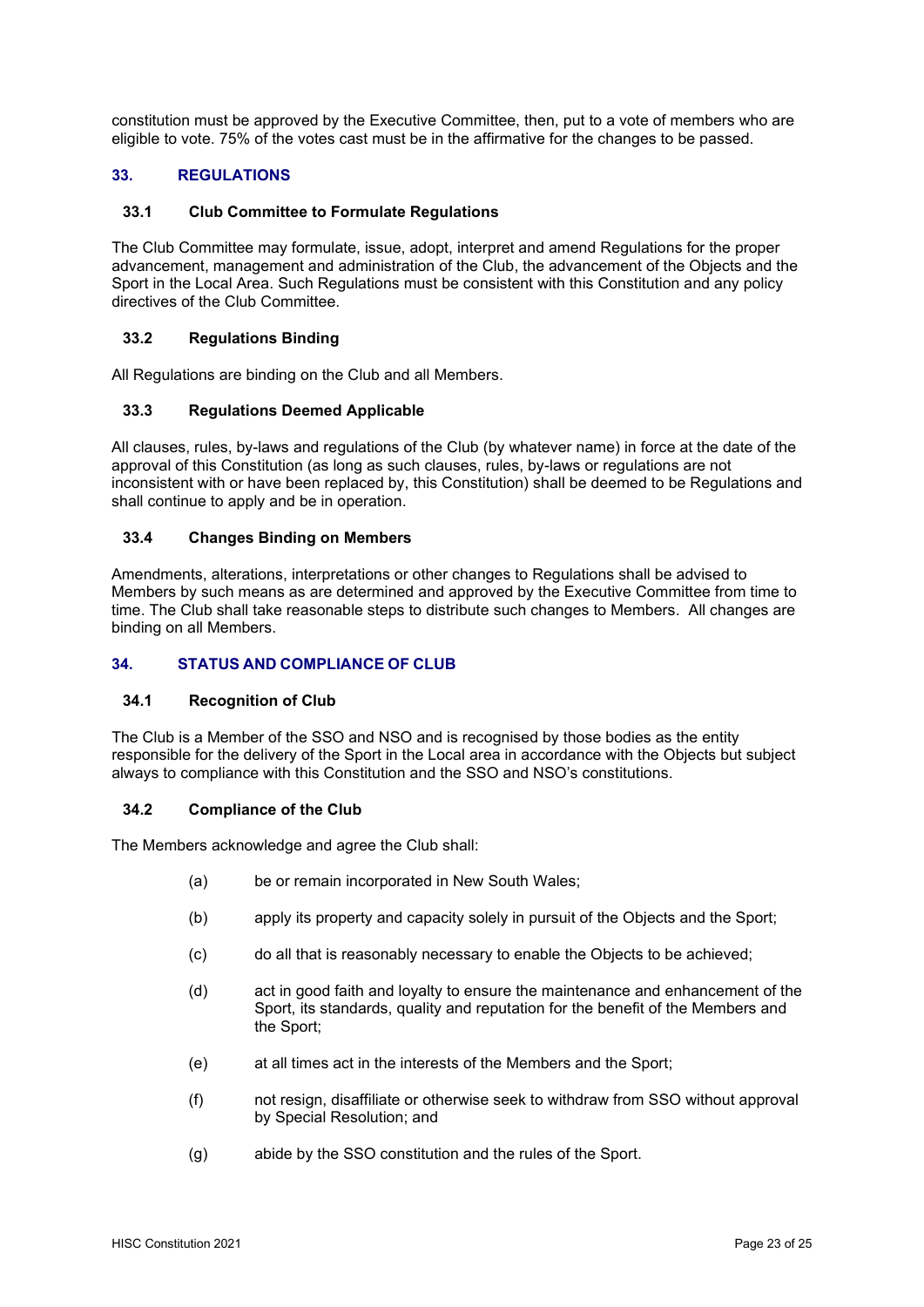## **34.3 Operation of Constitution**

The Members acknowledge and agree:

- (a) that they are bound by this Constitution and that this Constitution operates to create uniformity in the way in which the Objects and the Sport are to be conducted, promoted, encouraged, advanced and administered throughout New South Wales;
- (b) to ensure the maintenance and enhancement of the Sport, its standards, quality and reputation for the benefit of the Members and the Sport;
- (c) not to do or permit to be done any act or thing which might adversely affect or derogate from the standards, quality and reputation of the Sport and its maintenance and enhancement; and
- (d) to act in the interests of the Sport and the Members.

#### **35. CLUB'S CONSTIUTION**

#### **35.1 Constitution of the Club**

This constitution clearly reflects the objects of the SSO and NSO and will conform to the SSO and NSO constitutions, subject always to the Act.

## **35.2 Operation of SSO Constitution**

- (a) The Association will take all reasonable steps to ensure this Constitution conforms to the SSO constitution subject always to the Act
- (b) The Association shall provide to NSO a copy of this Constitution and any amendments to it.

## **36. NOTICE**

- (a) Notices may be given by the Club to any person entitled under this Constitution to receive any notice. The notice can be:
	- i. sent by electronic mail to the Member's electronic mail address; or
	- ii. prominently posted on the Club's website.
- (b) Where a notice is sent by electronic mail or by posting on the Club's website, service of the notice shall be deemed to be effected the next business day after it was sent or posted.

#### **37. INDEMNITY**

- (a) Every Club Committee Member of the Club will be indemnified out of the property and assets of the Club against any liability incurred by them in their capacity as a Club Committee Member in defending any proceedings, civil or criminal, in which judgement is given in their favour or in which they are acquitted or connected with any application in relation to any such proceedings in which relief is granted by the Court.
- (b) The Club shall indemnify its Club Committee Members against all damages and losses (including legal costs) for which any such Club Committee Member may